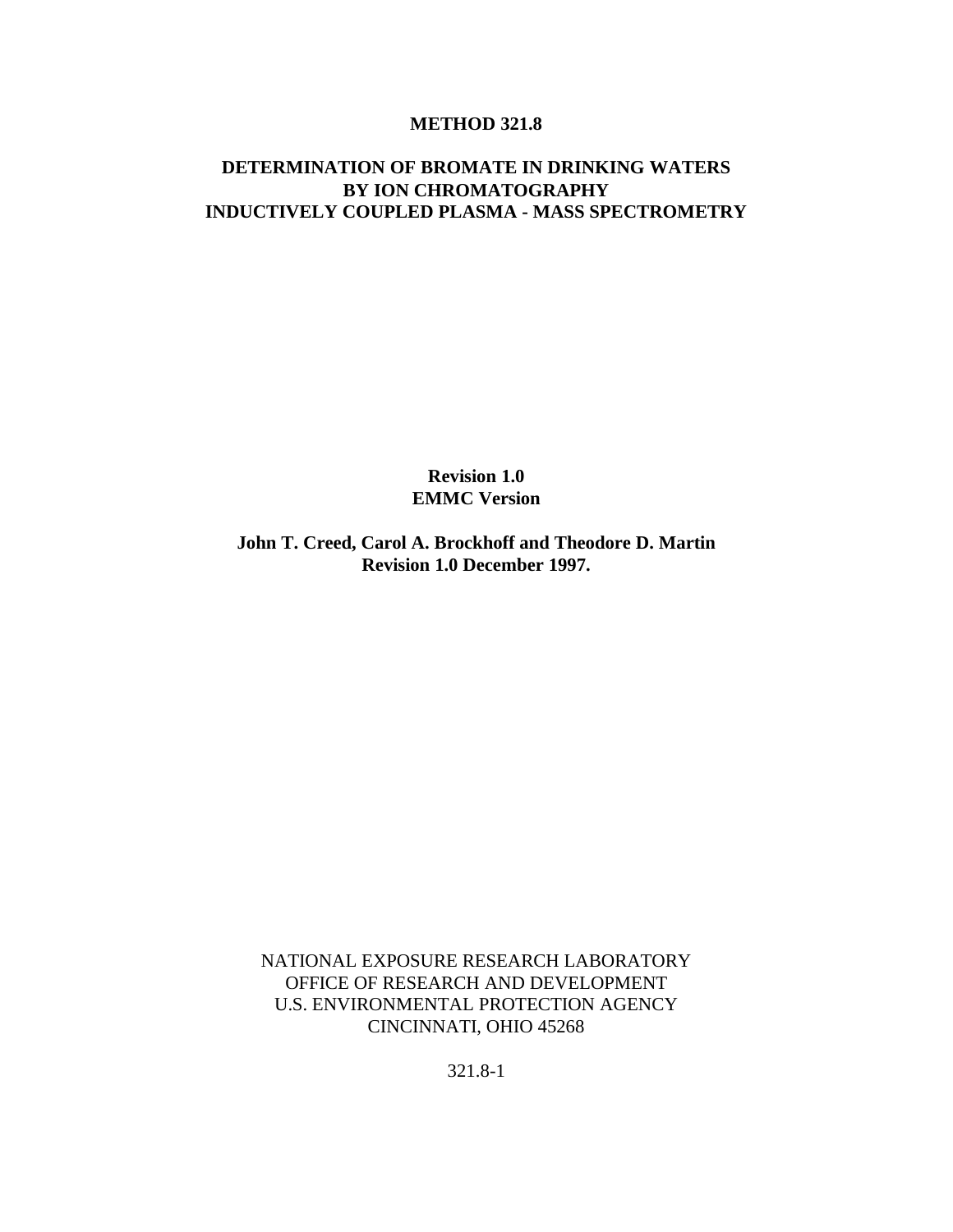## **METHOD 321.8**

# **DETERMINATION OF BROMATE IN DRINKING WATERS BY ION CHROMATOGRAPHY INDUCTIVELY COUPLED PLASMA - MASS SPECTROMETRY**

#### **1.0 SCOPE AND APPLICATION**

1.1 This method provides a procedure for determination of bromate in drinking water.

|                   | <b>Chemical Abstract Services</b> |  |
|-------------------|-----------------------------------|--|
| Analyte           | <b>Registry Numbers (CASRN)</b>   |  |
| Bromate $(BrO_3)$ | 15541-45-4                        |  |

- 1.2 For reference where this method is approved for use in compliance monitoring programs [e.g., Safe Drinking Water Act (SDWA)], consult both the appropriate sections of the Code of Federal Regulation (Part 141 § 141.23 for drinking water), and the latest Federal Register announcements.
- 1.3 This method should be used by analysts experienced in the use of inductively coupled plasma mass spectrometry (ICP-MS), and the interpretation of spectral and matrix interferences. A minimum of six months experience with commercial instrumentation is recommended. It is also recommended that the analyst have experience in liquid chromatography and the use of ICP-MS as a chromatographic detector.
- 1.4 Users of the method data should state the data-quality objectives prior to analysis. Users of the method must document and have on file the required Initial Demonstration of Performance data described in Section 9.2 prior to using the method for analysis.

#### **2.0 SUMMARY OF METHOD**

- 2.1 An aliquot of a finished drinking water is passed through a preparatory cartridge capable of removing the trisubstituted haloacetic acids which interfere with the analysis of bromate. The sample is then injected onto a column which separates the remaining brominated haloacetic acids and bromide from the bromate. The ICP-MS is interfaced to the ion chromatograph and both mass 79 and mass 81 are monitored in time as bromate elutes from the column. The resulting signal is integrated and a concentration determined from a calibration curve. Mass 79 is used for quantitation while mass 81 provides isotope ratio information which can be used to screen for potential polyatomic interferences.
- 2.2 Chromatography: The chromatographic separation is based on an anion exchange resin. The sample is injected on the column and the matrix and analyte partition themselves between the mobile phase and the stationary phase as they move along the column. Early eluting analytes spend most of their time in the mobile phase while the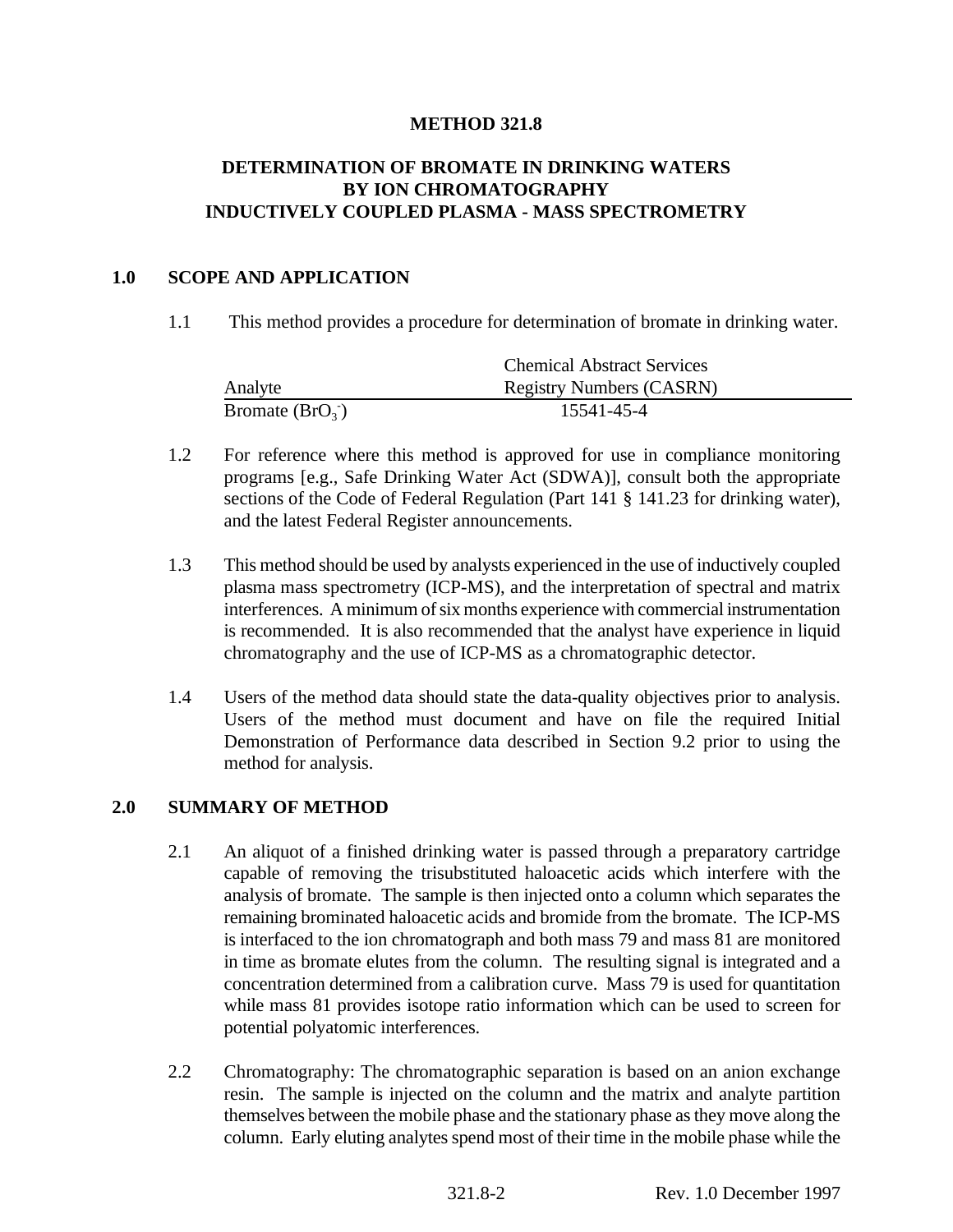late eluting compounds spend a larger percentage of their time interacting with the stationary phase. The matrix anions can influence retention times by blocking the interaction of the stationary phase with the analytes producing a shift in the retention time.

Inductively Coupled Plasma Mass Spectrometer: The detection technique is based on the use of an ICP-MS for the detection of trace elements [1-3]. The chromatographic eluent is introduced by pneumatic nebulization into a radio frequency plasma where energy transfer processes cause desolvation, atomization and ionization. The ions are extracted from the plasma through a differentially pumped vacuum interface and separated on the basis of their mass-to-charge ratio by the mass spectrometer having a minimum resolution capability of 1 amu peak width at 5% peak height. The ions transmitted through the mass spectrometer are detected by an electron multiplier or Faraday detector and the ion information is processed by the data system. Interferences relating to the technique (Sect. 4) must be recognized.

Although ICP-MS is typically used for multi-analyte determinations, it is used in 321.8 for species specific quantification. In this mode the signal response is recorded via chromatographic or time resolved software. The use of ion chromatography in combination with ICP-MS detection has been reported for the detection of bromate [4-7].

# **3.0 DEFINITIONS**

- 3.1 Calibration Blank A volume of reagent water pH adjusted (to 10) with the same base as in the calibration standards.
- 3.2 Calibration Standard (CAL) A solution prepared from the dilution of stock standard solutions. The CAL solutions are used to calibrate the instrument response with respect to analyte concentration. This solution is pH adjusted to 10.
- 3.3 Instrument Performance Check (IPC) Solution A solution of method analytes, used to evaluate the performance of the instrumental system with respect to defined set of method criteria. Within this method, the IPC is identical to the laboratory fortified blank.
- 3.4 Drift Standard- A calibration standard added to a post column sample loop (via a second valve) which is transported into the plasma when the sample is injected. This analyte does not traverse the column and is used to compensate for instrumental (ICP-MS) drift during the analysis of a set of samples.
- 3.5 Laboratory Duplicates (LD1 and LD2) Two aliquots of the same sample taken in the laboratory and analyzed separately with identical procedures. Analyses of a number of LD1 and LD2 indicates precision associated with laboratory procedures, but not with sample collection, preservation, or storage procedures.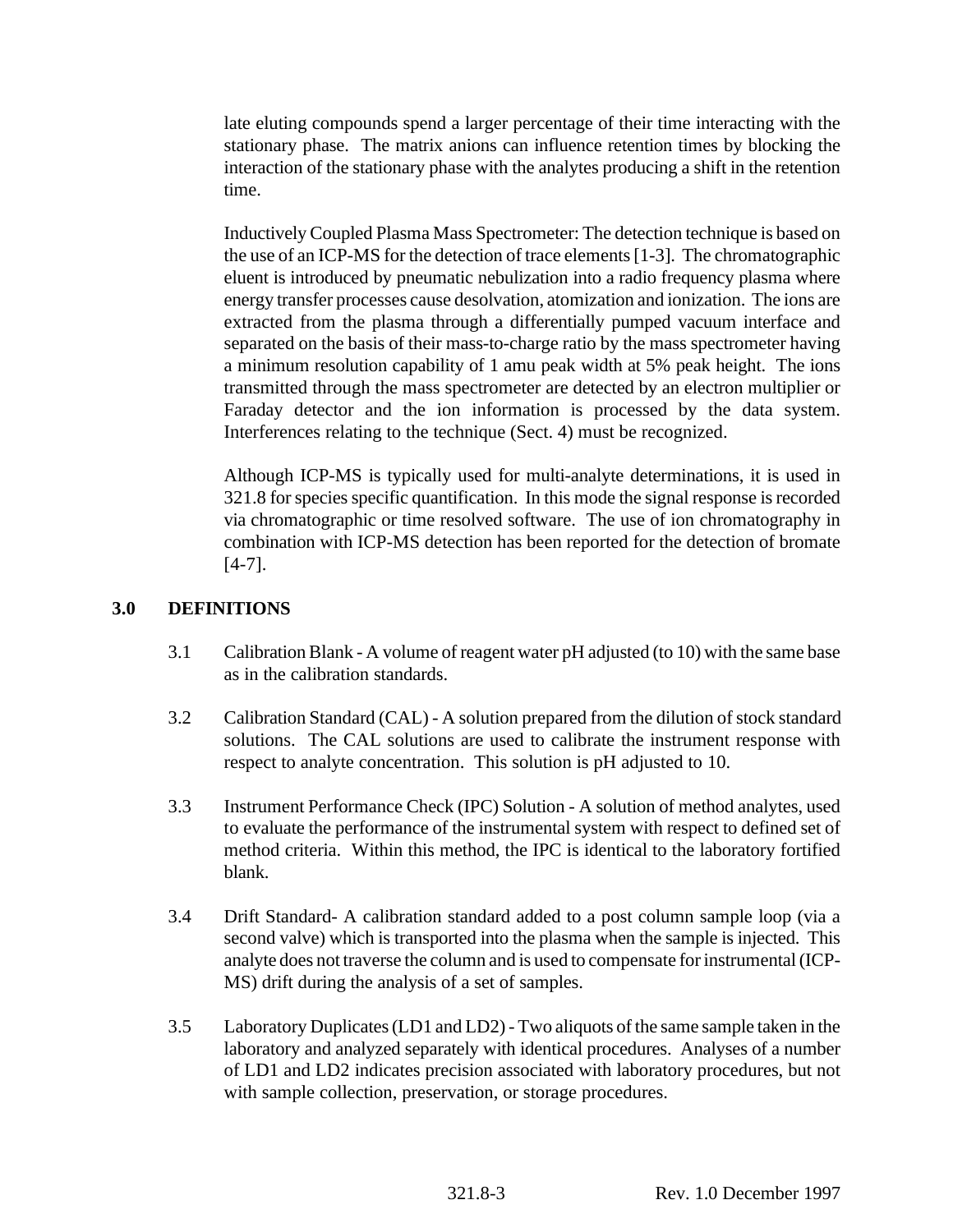- 3.6 Laboratory Fortified Blank (LFB) An aliquot of LRB to which known quantities of the method analyte is added in the laboratory. The LFB is analyzed exactly like a sample, and its purpose is to determine whether the methodology is in control and whether the laboratory is capable of making accurate and precise measurements.
- 3.7 Laboratory Fortified Sample Matrix (LFM) An aliquot of an environmental sample to which known quantities of the method analyte is added in the laboratory. The LFM is analyzed exactly like a sample, and its purpose is to determine whether the sample matrix contributes bias to the analytical results. The background concentrations of the analytes in the sample matrix must be determined in a separate aliquot and the measured values in the LFM corrected for background concentrations.
- 3.8 Laboratory Reagent Blank (LRB) An aliquot of reagent water or other blank matrices that are treated exactly as a sample including exposure to all glassware, equipment, solvents, and reagents that are used with other samples. The LRB is used to determine if method analyte or other interferences are present in the laboratory environment, reagents, or apparatus.
- 3.9 Linear Dynamic Range (LDR) The concentration range over which the instrument response to an analyte is linear.
- 3.10 Method Detection Limit (MDL) The minimum concentration of an analyte that can be identified, measured, and reported with 99% confidence that the analyte concentration is greater than zero.
- 3.11 Quality Control Sample (QCS) A solution of the method analyte of known concentrations which is used to fortify an aliquot of LRB or sample matrix. The QCS is obtained from a source external to the laboratory and different from the source of calibration standards. It is used to check either laboratory or instrument performance.
- 3.12 Stock Standard Solution A concentrated solution containing the method analytes prepared in the laboratory using assayed reference materials or purchased from a reputable commercial source.
- 3.13 Tuning Solution A solution which is used to determine acceptable instrument performance prior to calibration and sample analyses.
- 3.14 Water Sample For the purpose of this method, a sample taken from a finished drinking water supply.

# **4.0 INTERFERENCES**

- 4.1 Several interference sources may cause inaccuracies or imprecisions in the determination of bromate by ICP-MS. These are:
	- 4.1.2 Abundance sensitivity This is a property defining the degree to which the "wings" of a mass peak contribute to adjacent masses. The abundance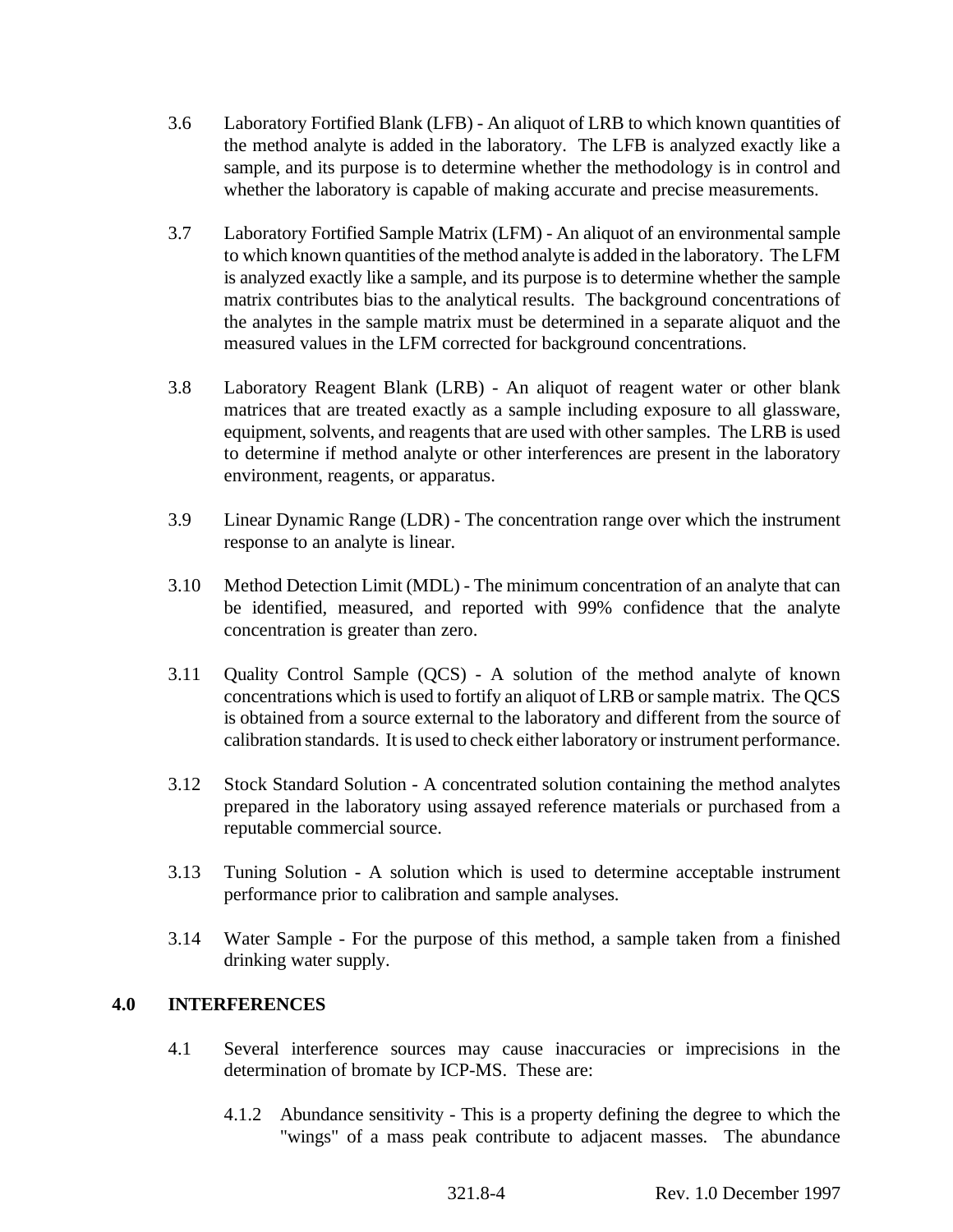sensitivity is affected by ion energy and operating pressure. "Wing" overlap interferences may result when a small ion peak is being measured adjacent to a large one. The potential for these interferences should be recognized and the mass spectrometer operating conditions adjusted to minimize the effect.

This interference is relevant in this method given the large  ${}^{40}Ar^{40}Ar^{+}$  dimer adjacent to mass 79 which is present in conventional ICP-MS. The extent to which the dimer contributes to the signal on mass 79 can be determined by scanning over masses 76-83 using 20 points per amu (skipping mass 80) using a 5mM  $HNO<sub>3</sub>$  solution (See Figure 1). The interference signal from the argon dimer is apparent by examining the background signal at mass 79.4 relative to 76.4, 77.4 and 78.4. With proper mass calibration and adequate abundance sensitivity, the signal on masses 76.4, 77.4, and 78.4 should be close to normal photon background. The signal on 79.4 commonly is elevated relative to the above masses. This elevated signal is caused by the mass spectrometers insufficient abundance sensitivity.

The signal should decrease as the mass decreases from 79.5 to 79.3 etc. To determine if the instrument has adequate abundance sensitivity the decrease (79.5 to 79.3) in this signal should be extrapolated to mass 79.0 at which point it should be no higher than twice the normal photon background(See Figure 1). The signal may increase as mass 79.0 is approached depending on the bromide contamination in the  $5mM HNO<sub>3</sub>$ . The resolution etc., should be adjusted to minimize the dimers contribution to mass 79.0.

Note: If the decrease in the signal from 79.5 to 79.0 does not have an inflection point, this may indicate that the abundance sensitivity is insufficient to resolve  $^{79}Br^+$  from  $^{40}Ar^{40}Ar^+$ 

4.1.3 Isobaric polyatomic ion interferences are caused by ions consisting of more than one atom which have the same nominal mass-to-charge ratio as the isotope of interest, and which cannot be resolved by the mass spectrometer in use [8]. These ions are commonly formed in the plasma or interface system from support gases or sample components. The two polyatomics which are inherent to conventional ICP-MS are the  $^{40}Ar^{38}ArH$  and  $^{40}Ar^{40}ArH$ .  $^{40}Ar$  $40$ ArH contributes to the background signal on mass 81. To minimize this, it is recommended that the sample flow rate remain on between injections. This will produce smoother baselines on mass 81 and thereby produce more reproducible integrations on mass 81 for the early eluting peaks.

The ICP-MS interferences which apply to the detection of bromate are listed in Table 1. These spectral interferences are common to the plasma or produced by matrix anions eluting from the column. These interferences are outside the retention window for bromate but may cause baseline shifts which will degrade integration precision.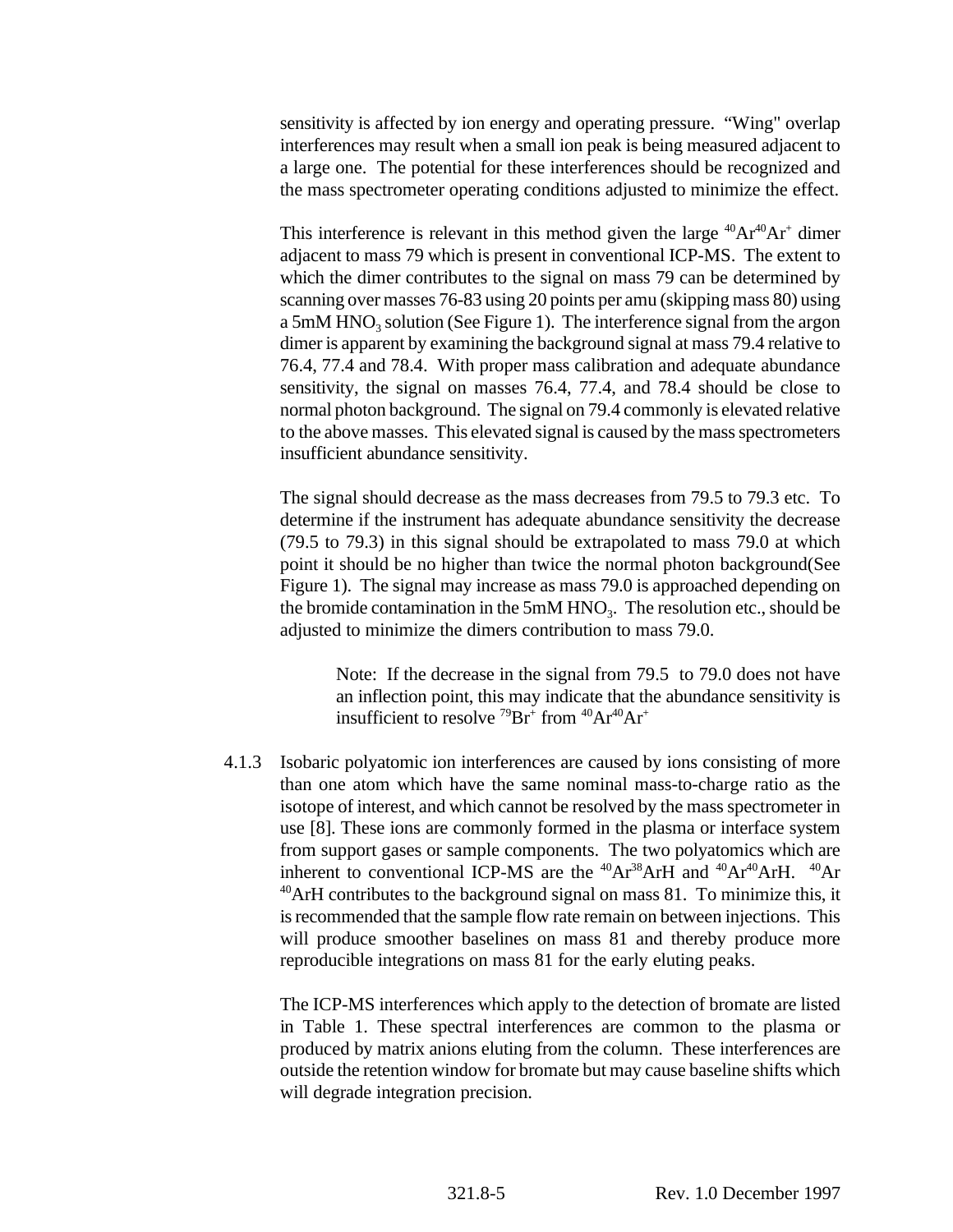4.1.4 Physical interferences are associated with the physical processes which govern the transport of sample into the plasma, sample conversion processes in the plasma, and the transmission of ions through the plasma-mass spectrometer interface. These - interferences may result in differences between instrument responses for the sample and the calibration standards. Samples containing high concentration of chloride (which elutes immediately after bromate) may cause chromatographic baseline shift possibly from a small change in the  $^{40}Ar^{40}ArH$  production during the chloride elution. In addition, the removal of high concentrations of sodium and potassium which may exist in the drinking water are removed by using an anion self regenerating suppressor. This minimizes their deposition on the sampling cone and thus improves long term stability.

> Note: The mobile phase in this method was chosen based on its ability to produce a stable baseline and sensitivity over a multiple week period. The long term stability of the instrument is monitored by injecting a post column drift standard with each chromatogram. The analyte concentration in a sample is corrected by using this drift standard in the same fashion that an internal standard is used in Method 200.8[9].

- 4.l.5 Baseline Drift This results when a constituent from the sample matrix is not quantitatively removed from the column leading to a slow column bleed of the strongly retained species. If this is suspected, the column should be flushed according to the manufacturer's recommendations. A slowly rising baseline can be caused by trisubstituted brominated haloacetic acids.
- 4.1.6 Chromatographic Interferences The known chromatographic interferences for the determination of bromate in drinking water via ICP-MS detection are listed in Table 1 and their approximate retention characteristics are reported in Figure 2. These known interferences have been chromatographically resolved using the procedure described in this method. Given the diversity of environmental samples, the possibility of unidentified interferences exist. The following section is written to provide the analyst with some guidance if an interference is identified. The two possible interferences are chromatographic overlap with a bromine containing species or a co-eluting polyatomic. In the case of co-elution with a bromine containing anion it is recommended that the analyst try the following method modifications in the order presented in an attempt to resolve the co-elution.
	- 1.) Use weaker mobile phases (i.e. lower  $NH<sub>4</sub>NO<sub>3</sub>$ concentrations).
	- 2.) Alternative columns.
	- 3.) Pretreatment cartridge which selectively removes the interference.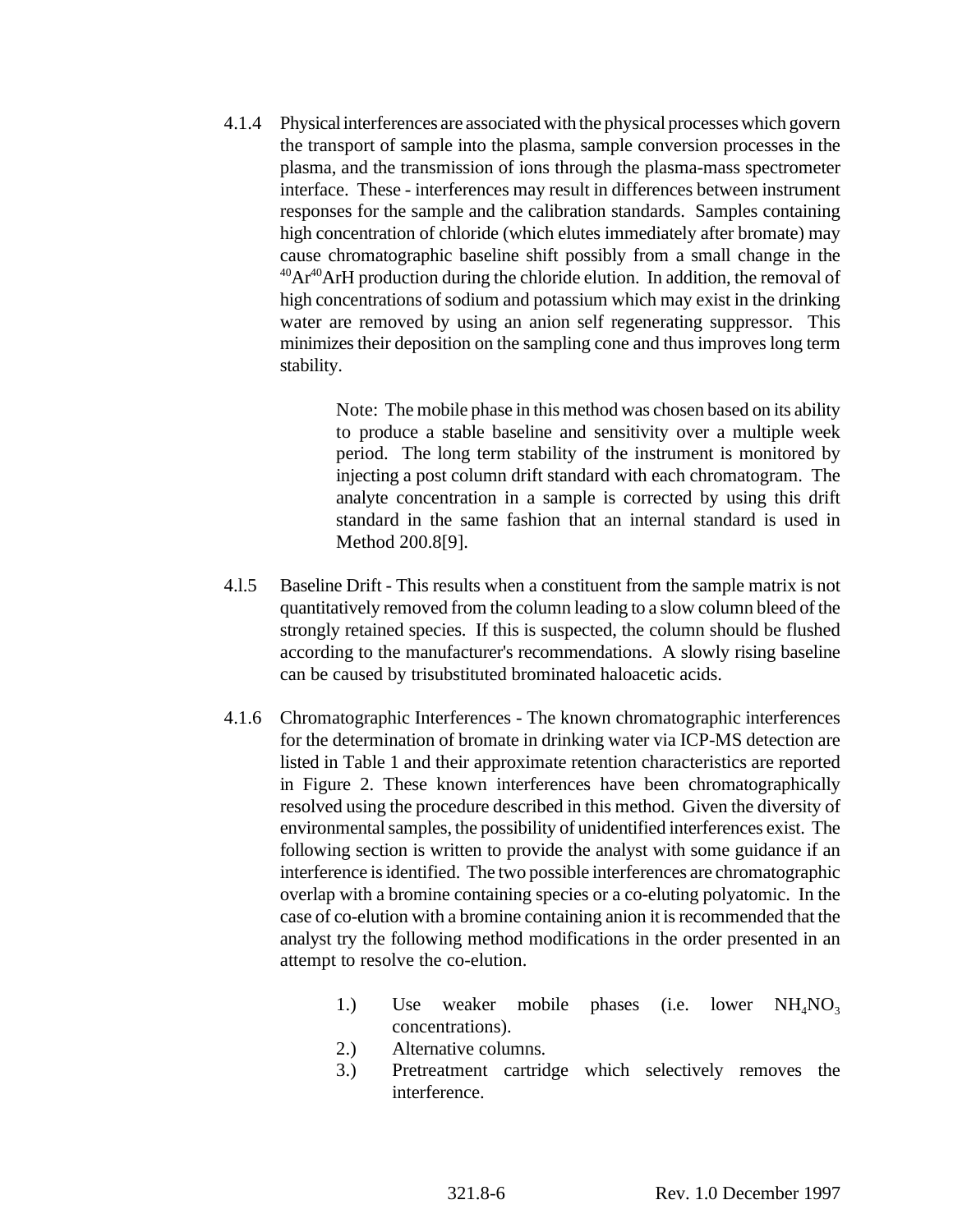This co-elution should be documented and the changes in -the mobile and stationary phase should produce a method capable of meeting all requirements in Section 9.

In the case of a co-elution with a polyatomic interference (on mass 79), the recommendation to the analyst is to try the following method modifications in the order presented in an attempt to resolve the co-elution.

- 1.) Use mass 81 for quantitation.
- 2.) Use weaker mobile phases.
- 3.) Alternative columns
- 4.) Pretreatment cartridge to selectively remove the interference.

This co-elution should be documented and the changes in the mobile and stationary phase should produce a method capable of meeting all requirements in Section 9.

- 4.1.7 Samples that contain particles larger than 0.45 microns and reagent solutions that contain particles larger than 0.2 micron require filtration to prevent damage to instrument columns and HPLC pumping system.
- 4.1.6 The analyst should be aware of the potential for carryover peaks from one analysis which will effect the proper detection of bromate in the subsequent analysis. Carryover was not observed in the analysis listed in Table 3 using the column, mobile phase and flow rate reported in Table 2. However, the analyst should be aware of the potential for carryover peaks.
- 4.1.9 Retention time shifts in ion chromatography are possible do to weak eluent strengths and high ionic strength matrices. These shifts are minimized by the eluent system reported in Table 2. However, the analyst should be aware of the potential for retention time shifts do to high ionic strength matrices. These effects can be minimized by dilution of the sample matrix.

# **5.0 SAFETY**

5.1 The toxicity or carcinogenicity of bromate and reagents used in this method have not been fully established. Each chemical should be regarded as a potential health hazard and exposure to these compounds should be as low as reasonably achievable. Each laboratory is responsible for maintaining a current awareness file of OSHA regulations regarding the safe handling of the chemicals specified in this method [10,11]. A reference file of material data handling sheets should also be available to all personnel involved in the chemical analysis. Specifically, concentrated nitric presents various hazards as it is moderately toxic and extremely irritating to skin and mucous membranes. Use these reagents in a fume hood whenever possible and if eye or skin contact occurs, flush with large volumes of water. Always wear safety glasses or a shield for eye protection, protective clothing, and observe prover mixing when working with these reagents.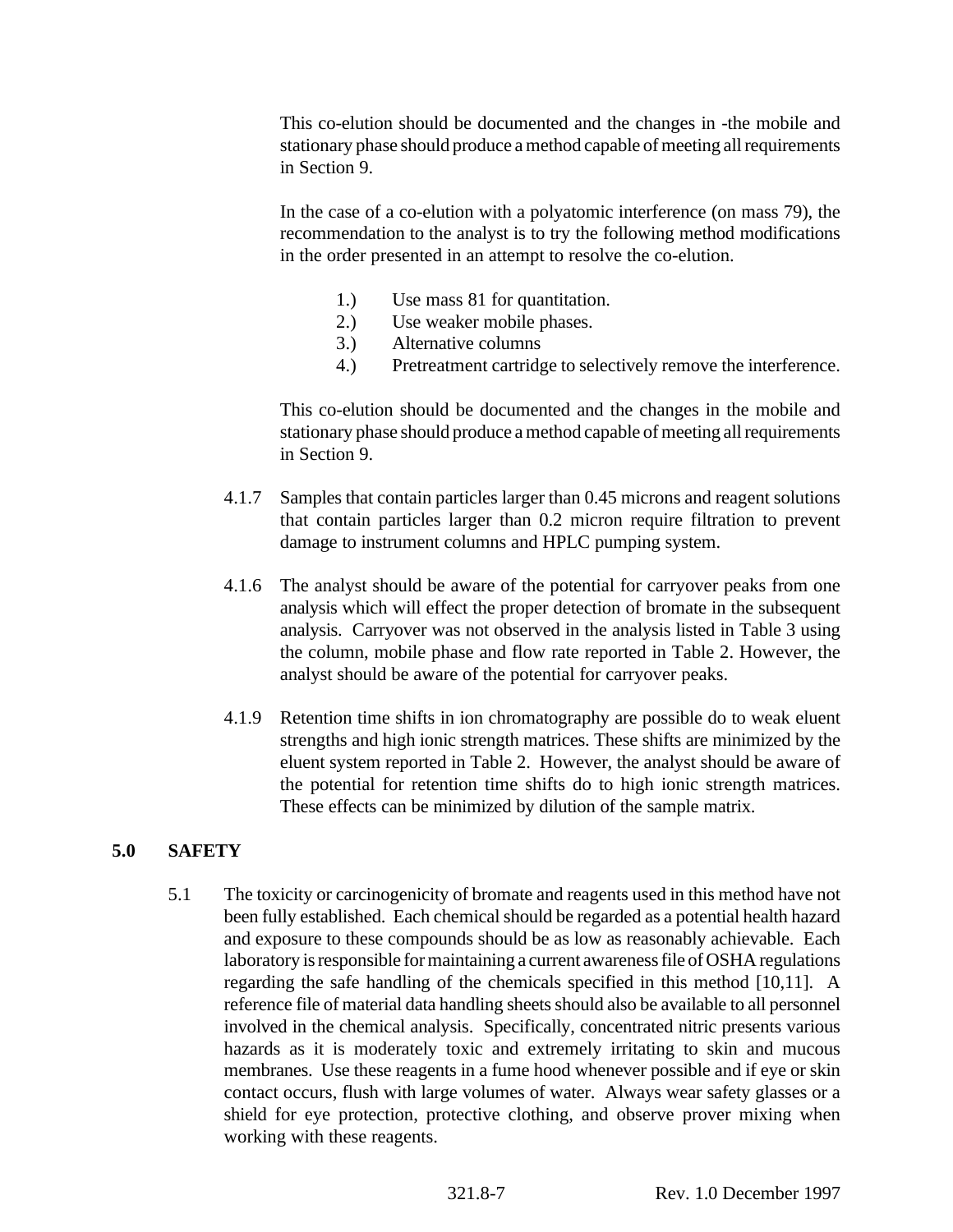- 5.2 Analytical plasma sources emit radio frequency radiation, in addition to intense UV radiation. Suitable precautions should be taken to protect personnel from such hazards. The inductively coupled plasma should only be viewed with proper eye protection from UV emissions.
- 5.3 It is the responsibility of the user of this method to comply with relevant disposal and waste regulations. For guidance see Sections 14.0 and 15.0.

# **6.0 EQUIPMENT AND SUPPLIES**

- 6.1 Inductively coupled plasma mass spectrometer. This instrument must meet the following requirements:
	- 6.1.1 An instrument capable of scanning the mass range 5-250 amu with a minimum resolution capability of 0.75 amu peak width at 5% peak height is required. This instrument may be fitted with a conventional or extended dynamic range detection system. The abundance sensitivity must be greater than  $1.0 \times 10^6$ on the low side of mass 80 or such that the dimer's  $(^{40}Ar^{40}Ar^{+})$  low mass shoulder does not influence mast 79.
	- 6.1.2 Radio-frequency generator compliant with FCC regulations.
	- 6.1.3 Argon gas supply High purity grade (99. 99%) When analyses are conducted frequently, liquid argon is more economical.
	- 6.1.4 A variable-speed peristaltic pump may be used to pump the drain of the spray chamber to waste.
	- 6.1.5 A mass-flow controller on the nebulizer gas supply is required. A watercooled spray chamber may be of benefit in reducing the water vapor entering the plasma and thereby minimizing the  $^{40}Ar^{40}ArH^+$ . A double-pass spray chamber is recommended to increase background stability on mass 81 if  $^{40}Ar^{40}ArH^{+}$  is present in the spectrum generated while nebulizing the mobile phase.
	- 6.1.6 If an electron multiplier detector is being used, precautions should be taken, where necessary, to prevent exposure to high ion flux. Otherwise, changes in instrument response or damage to the multiplier may result. This may be true for samples containing bromide in the parts per million range.
	- 6.1.7 A nebulizer with a low dead volume is recommended.
- 6.2 Ion Chromatograph. This instrument must meet the following specifications:
	- 6.2.1 Eluent Pump Programmable flow high pressure pumping system capable of delivering pressures up to 3000 psi and flow rates up to 1.5 ml/min.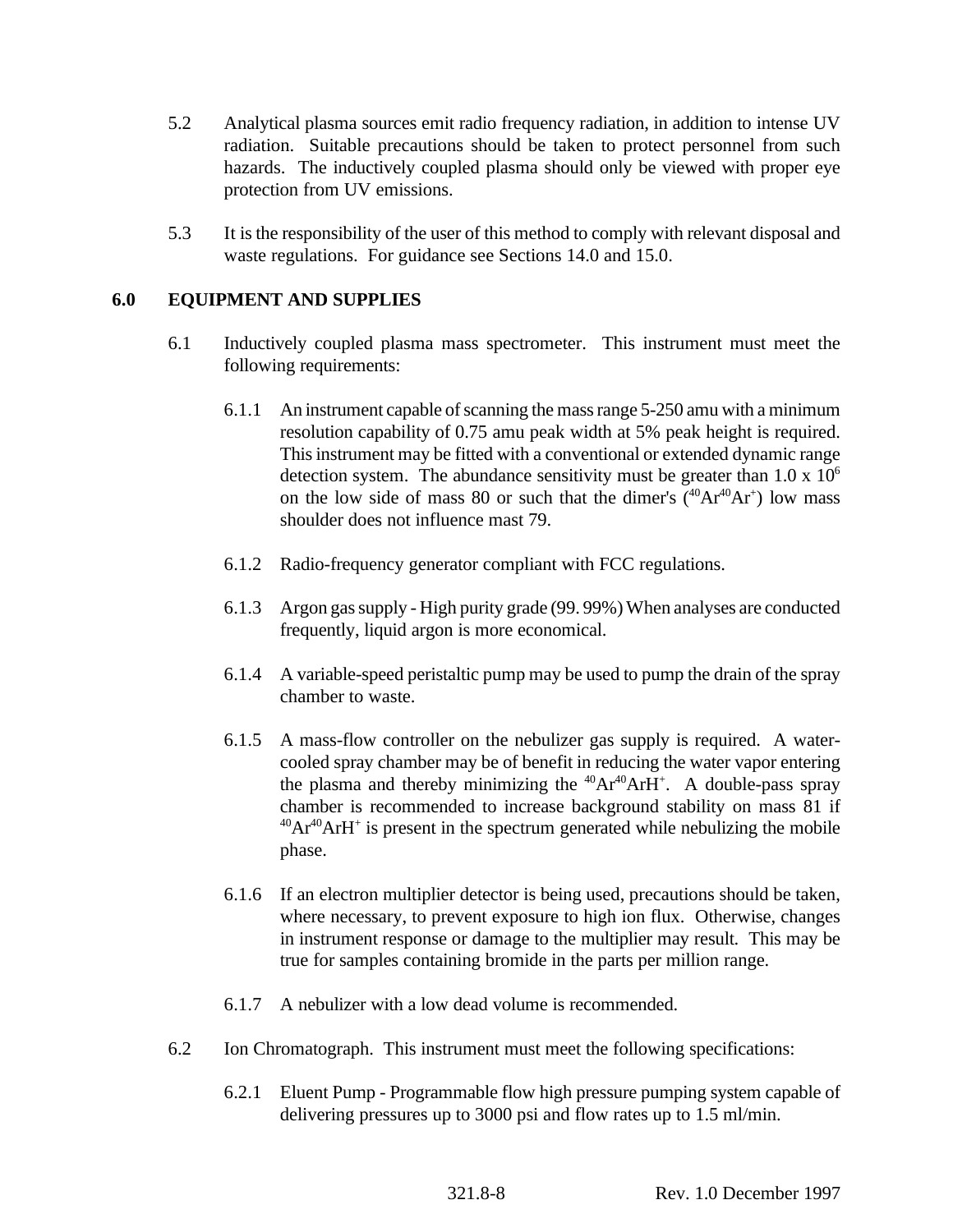- 6.2.2 Control Valves Inert double stacked pneumatic operated 4 way valves capable of withstanding 3000 psi.
- 6.2.3 Sample Loops- narrow bore, high pressure tefzel® tubing or equivalent.
- 6.2.4 Tubing- narrow bore high pressure tefzel® tubing or equivalent.
- 6.2.5 Guard and Analytical Column Dionex PA-100 or equivalent.
- 6.2.6 Suppressor Dionex (ASRS) anion self regenerating suppressor or equivalent.
- 6.2.7 Pretreatment Cartridges Dionex On-Guard-RP or equivalent
- 6.3 Analytical balance, with capability to measure to 0.1 mg, for use in weighing samples and preparing standards.
- 6.4 An air displacement pipette capable of delivering volumes ranging from 50 to 2500 µL with an assortment of high quality disposable pipet tips. Calibration of the pipette should be verified frequently by weighing aliquots of distilled deionized water using the analytical balance to assure precision and accuracy of the pipette.
- 6.5 Labware For determination of bromate, plastic labware has been used exclusively and measurable concentrations of bromate in the blank have not been observed.
	- 6.5.1 Narrow-mouth storage bottles, FEP (fluorinated ethylene propylene) with ETFE (ethylene tetrafluorethylene) screw closure, 125-mL to 250-mL capacities.
	- 6.5.2 One-piece stem FEP wash bottle with screw closure, 125-mL capacity.
	- 6.5.3 Syringes l0cc Becton-Dickinson plastic syringes or equivalent.

# **7.0 REAGENTS AND STANDARDS**

- 7.1 Reagents may contain elemental impurities that might affect the integrity of analytical data. Due to the high sensitivity of ICP-MS, high-purity reagents should be used whenever possible. All acids used for this method must be of ultra high-purity grade. The acid used to prepare the  $5mM HNO<sub>3</sub>$  in the mobile phase does contain some bromide background. Care should be taken to minimize this background intensity.
	- 7.1.1 Nitric acid, concentrated (sp.gr. 1.41).
	- 7.1.2 Nitric acid (1+1) Add 500 mL conc. nitric acid to 400 mL of reagent grade water and dilute to 1L.
	- 7.1.3 Ammonium Nitrate Fisher ACS certified or equivalent.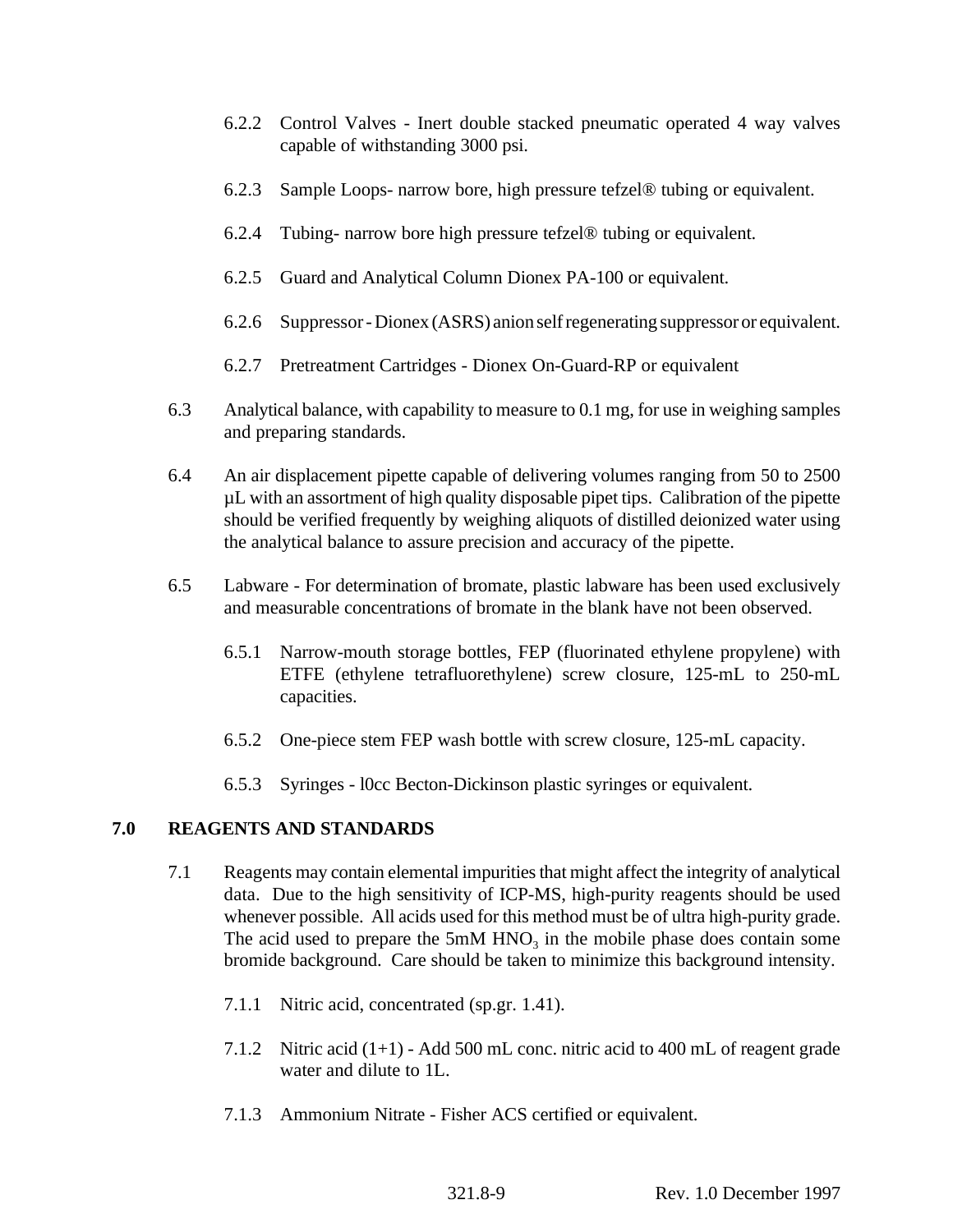- 7.1.4 Sodium Hydroxide Fisher 50/50 liquid mixture or equivalent.
- 7.2 Reagent water All references to reagent grade water in this method refer to ASTM type I water (ASTM D1193)[121. Suitable water may be prepared by passing distilled water through a mixed bed of anion and cation exchange resins.
- 7.3 Standard Stock Solutions Stock standards may be purchased from a reputable commercial source or prepared from ultra high-purity grade chemicals. These standards have extremely low ionic strengths and should be pH adjusted to 10 (with NaOH) in order to minimize bromate interaction with the plastic sample loop tubing [6]. Replace stock standards when they can not be verified with QC standards.
	- 7.3. 1 Preparation of calibration standards a fresh bromate standard should be prepared once a month or as needed. Dilute the stock bromate standard solution to levels appropriate to the operating range of the instrument using reagent water and adjust the pH to 10 using NaOH. The bromate concentrations in the standards should be sufficiently high to produce good isotope ratio precision  $\langle 2\% \rangle$  and to accurately define the slope of the response curve. Depending on the sensitivity of the instrument, concentrations ranging from 10  $\mu$ g/L to 50  $\mu$ g/L are suggested.

Note: A blank and one calibration standard or multi-point calibration can be utilized to calibrate the response of the instrument.

- 7.4 Drift standard The drift standard should be made such that its concentration is approximately five times higher than the bromate calibration standard. (This will compensate for the sample loop volume difference between the sample and the drift standard.) The drift standard concentration should be chosen based on analytical precision (< 5% rsd of replicate peak integration).
- 7.5 Blanks The calibration blank is used to establish and verify the analytical calibration.
	- 7.5.1 Calibration blank Consists of reagent grade water which is pH adjusted to 10 with sodium hydroxide.
- 7.6 Tuning Solution This solution is used for instrument tuning (lens, argon flows etc.), mass calibration and abundance sensitivity -prior to analysis. The tuning solution should be approximately twice the bromate calibration standard concentration (producing greater than 30,000 cps) and should be delivered to the plasma using a peristaltic pump at a flow rate of 1 mL/min. The instrument should be tuned. for maximum signal-to-noise using mass 79. After tuning, the tuning solution should be analyzed by scanning over masses 76-84 using 20 points per amu (skipping mass 80). This data can be used to verify the mass calibration (mass shifts of greater than 0.1 amu should be corrected) and check the instrument sensitivity (approximately 35,000 cps/100 ppb bromate given the instrument conditions outlined in Table 2). The calibration blank or a  $5 \text{m}$ M HNO<sub>3</sub> solution should then be analyzed using the same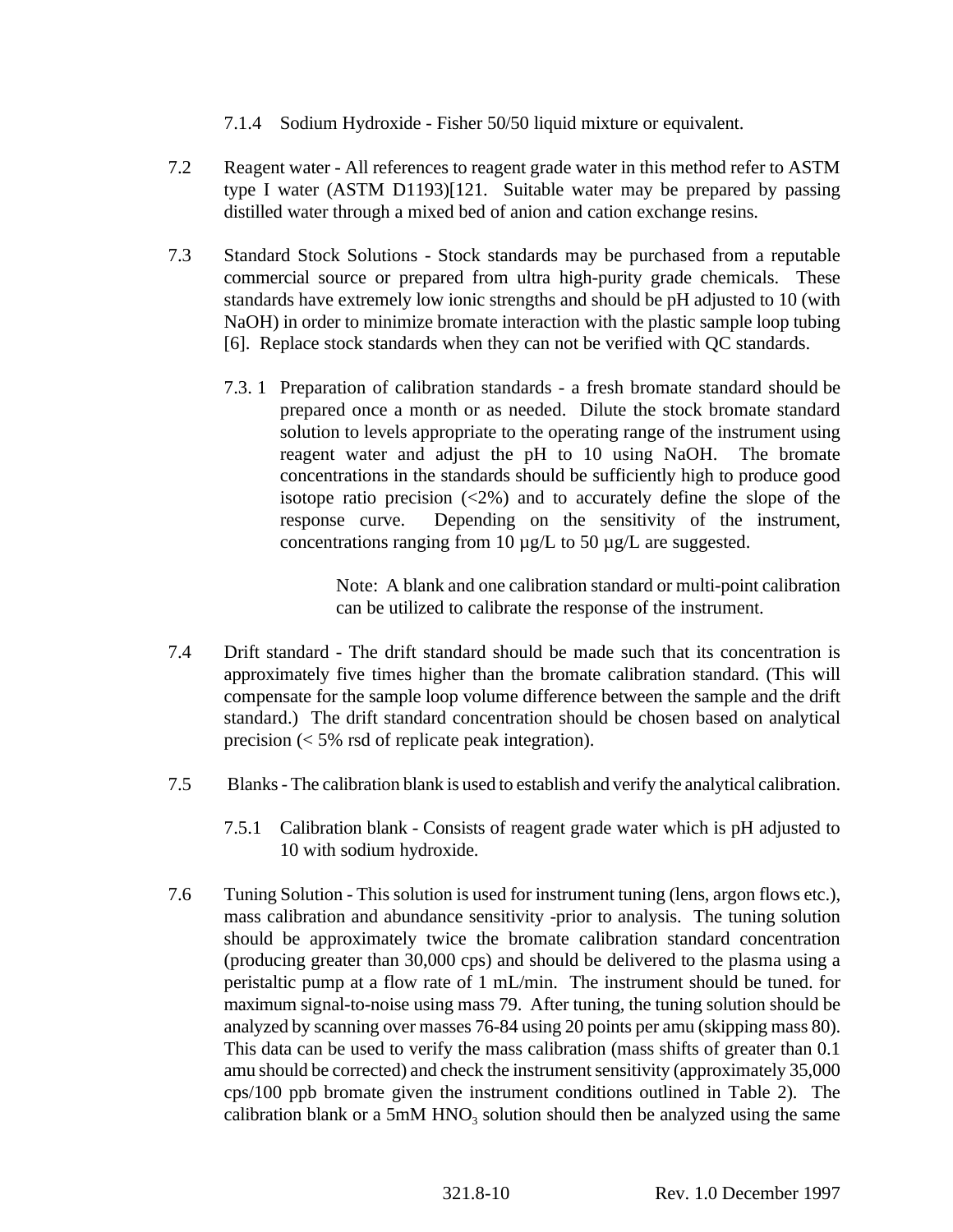scanning conditions to check the mass analyzer's abundance sensitivity. This preanalysis routine should be performed daily (See Figure 1).

- 7. 7 Quality Control Sample (QCS) The QCS should be obtained from a source outside the laboratory. The concentration of the QCS solution analyzed will depend on the sensitivity of the instrument. To prepare the QCS dilute an appropriate aliquot bromate to a concentration which is approximately 75% of the concentration of the highest calibration standard. The QCS should be analyzed as needed to meet dataquality needs and a fresh solution should be prepared quarterly or more frequently as needed.
- 7.8 Laboratory Fortified Blank (LFB) To an aliquot of Calibration Blank add an aliquot of the stock standard solution to prepare the LFB. The fortified concentration should produce percent relative standard deviations of 47% on replicate determinations. The LFB must be carried through the same entire preparation scheme as the samples. This solution should be pH adjusted to 10 with sodium hydroxide.

# **8.0 SAMPLE COLLECTION, PRESERVATION, AND STORAGE**

- 8.1 The pH of all aqueous samples should be tested immediately prior to analysis to ensure the sample has been properly preserved. If the sample requires a pH adjustment throughly mix the sample after the sodium hydroxide has been added. The pH-of the sample must be adjusted to 10. This pH adjustment should be performed just prior to analysis. This pH adjustment assures the solubility of bromate within the sample loop [6].
- 8.2 If required by the data user, prepare a field blank using reagent water. Use the same sample containers (see Section 6.5.1 for container recommendations) as used in sample collection.

# **9.0 QUALITY CONTROL**

9.1 Each laboratory using this method is required to operate a formal quality control (QC) program. The minimum requirements of this program consist of an initial demonstration of laboratory capability, and the periodic analysis of laboratory calibration blanks, fortified blanks and calibration solutions as a continuing check on performance. The laboratory is required to maintain performance records that define the quality of the data generated.

> Note: Because the sample preparation step of this method is limited to pH adjustment prior to analysis, the number of required solutions needed to verify data quality has been reduced. In this method the calibration blank (Section 7.5 and 9.3) is used to establish baseline calibration and is used to verify the absence of contamination. The laboratory fortified blank (Sections 7.8 and 9.3) is used to assess both method accuracy and instrument performance.

9.2 Initial Demonstration of Performance (mandatory)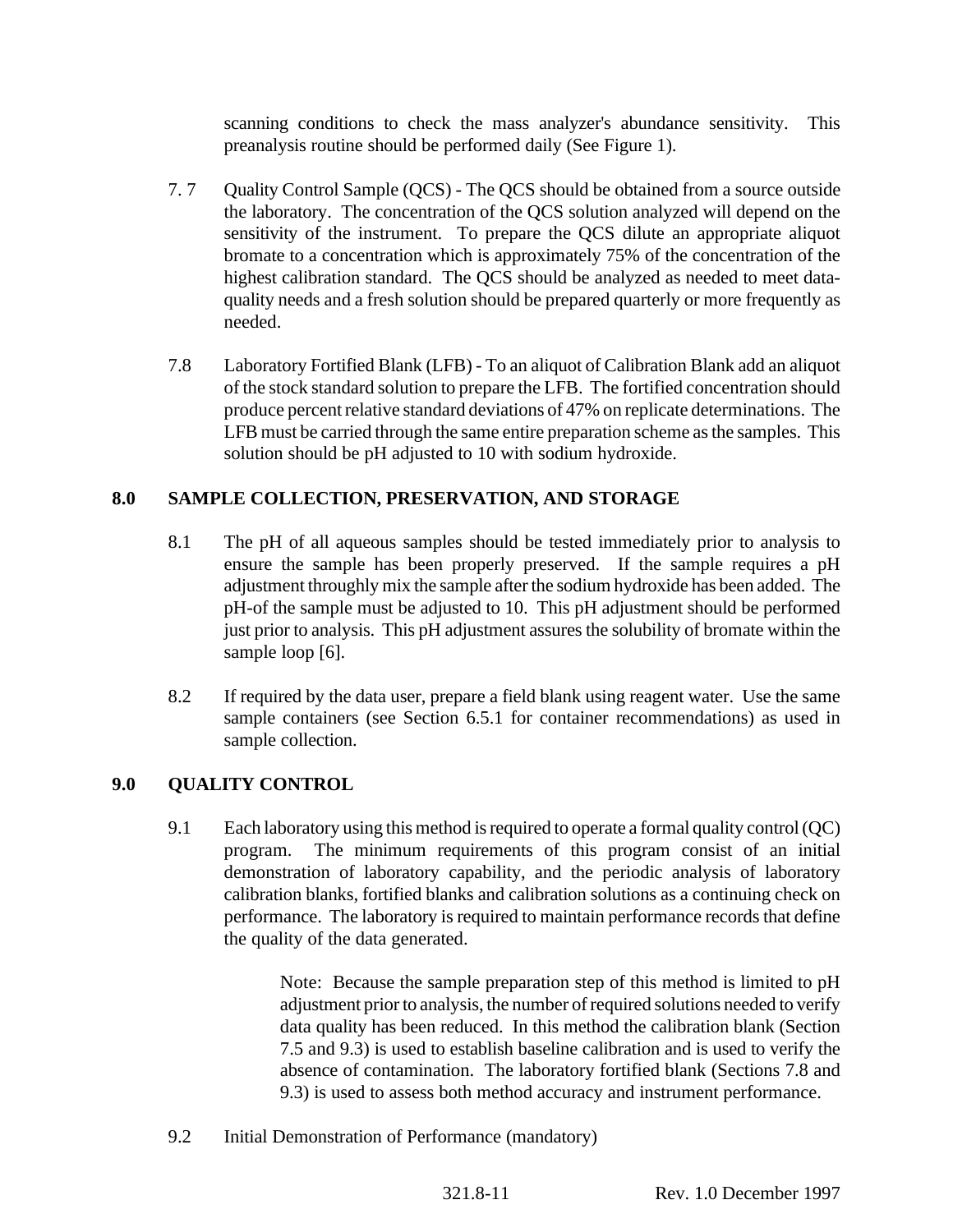- 9.2.1 The initial demonstration of performance is used to characterize instrument performance (determination of linear calibration range and analysis of quality control sample) and laboratory performance (determination of method detection limit) prior to analyses conducted by this method.
- 9.2.2 Linear dynamic range Linear dynamic range is detector or chromatographic resolution limited.

The useable linear range must be determined for the instrument configuration to be used.

Note: The linear dynamic range may be limited by the chromatographic resolution of bromate from bromoacetic acid or other interferences. In this situation, the linear calibration range is limited to a concentration of bromate which can be chromatographically resolved from bromoacetic acid. Given the experimental conditions in Table 2, the linear dynamic range was limited to 50 µg/L based on chromatographic resolution.

- 9.2.3 Quality control sample (QCS) When beginning the use of this method, on a quarterly basis or as required to meet data-quality needs, verify the calibration standards and acceptable instrument performance with the preparation and analyses of a QCS. To verify the calibration standards, the determined mean concentration from three analyses of the QCS must be within  $\pm$  10% of the stated QCS value. If the calibration standards cannot be verified, the source of the problem must be identified and corrected before either proceeding on with the initial determination of method detection limits or continuing with on-going analyses.
- 9.2.4 Method detection limit (MDL) This should be established using reagent water (blank) fortified at a concentration of two to five times the estimated detection limit [13]. To determine MDL values, take seven replicate aliquots of the fortified reagent water and process through the entire analytical method. Perform all calculations defined in the method and report the concentration values in the appropriate units. Calculate the MDL as follows:

$$
MDL = (t)_{(n-1,1\text{-alpha}=0.99)} \, x \ (S)
$$

where:

(t)  $_{(n-1,1-alpha=0.99)}$  = Student's t value for a 99% confidence level and a standard deviation estimate with n-I degrees of freedom (t=3.14 for seven replicates].

 $n =$  number of replicates

s = standard deviation of the replicate analyses.

The MDL should be determined annually, when a new operator begins work or whenever, in the judgement of the analyst, a change in analytical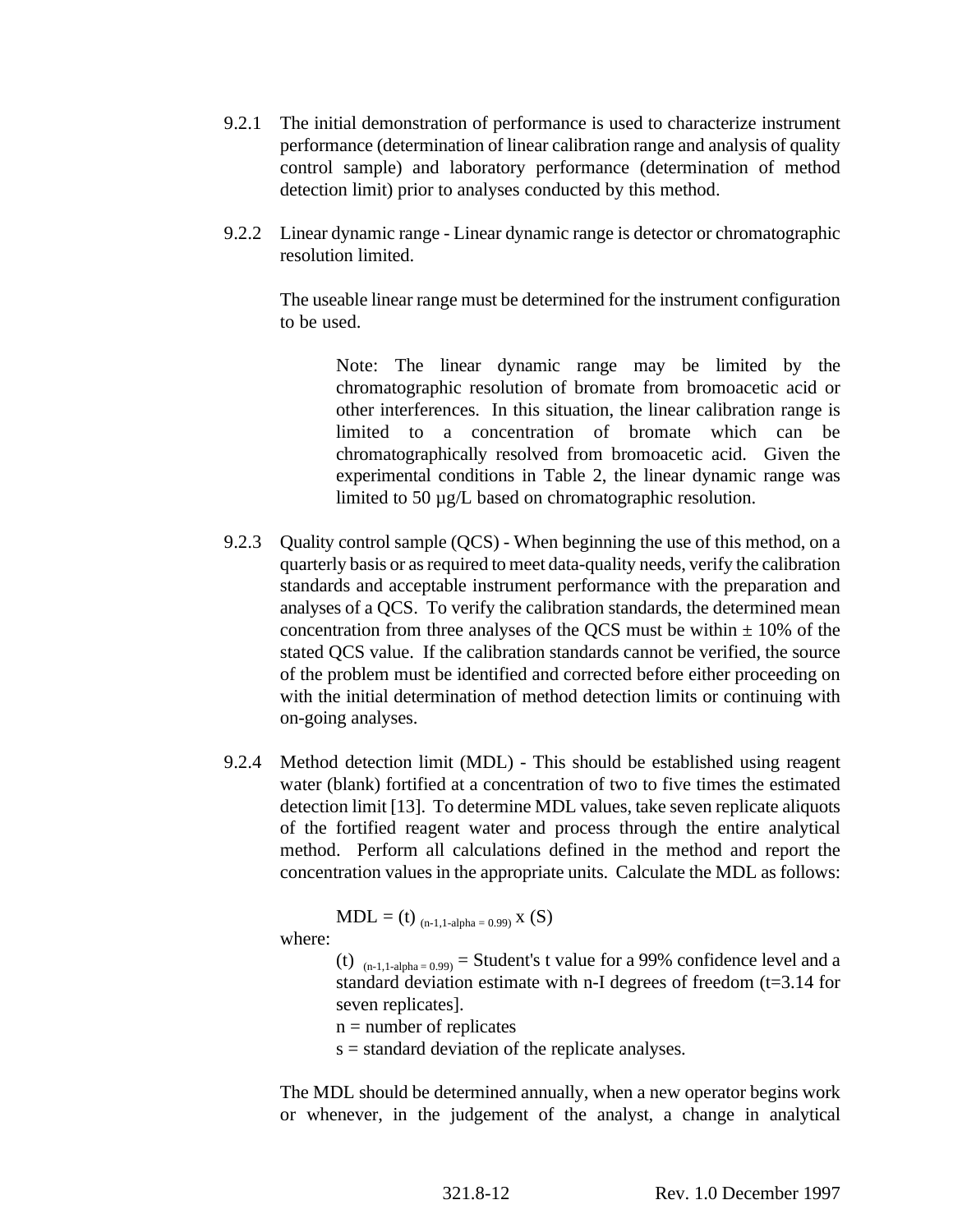performance caused by either a change in instrument hardware or operating conditions would dictate they be redetermined.

The MDL for bromate using the conditions listed in Table 2 is 0.3  $\mu$ g/L.

- 9.3 Assessing Laboratory Performance (mandatory)
	- 9.3.1 Calibration blank **Within this method a calibration blank and the laboratory reagent blank are operationally the same.** The calibration blank will be used as the LRB and a fresh calibration blank should be made daily to verify the lack of contamination.

Analysis of the calibration blank can be used to verify the calibration baseline and to assess chromatographic carryover interference or contamination. The calibration blank should be analyzed as a sample. If the calibration blank produces an integrable signal for bromate, the laboratory should find the source of this problem prior to analyzing samples. The laboratory must complete the analysis of one calibration blank with each batch of 20 samples.

9.3.2 Laboratory fortified blank (LFB) - **Within this method the LFB is used to assess both laboratory and instrument performance.** The laboratory must analyze at least one LFB (Sect. 7.8) immediately after calibration and after each 10 samples. Calculate accuracy as percent recovery using the following equation:

|            | R   |          |                   | $\mathrm{x}$ 100                                     |
|------------|-----|----------|-------------------|------------------------------------------------------|
| where: $R$ |     | $\equiv$ | percent recovery. |                                                      |
|            | LFB | $=$      |                   | laboratory fortified blank concentration.            |
|            | €B  |          |                   | calibration blank concentration.                     |
|            | S   |          |                   | concentration equivalent of analyte added to fortify |
|            |     |          | the CB solution.  |                                                      |

If the recovery falls outside the required control limits of 85-115%, bromate is judged out of control, and the source of the problem should be identified and resolved before continuing analyses.

9.3.3 The laboratory must use LFB analyses data to assess laboratory performance against the required control limits of 85-115%. When sufficient internal performance data become available (usually a minimum of twenty to thirty analyses), optional control limits can be developed from the mean percent recovery (x) and the standard deviation (S) of the mean percent recovery. These data can be used to establish the upper and lower control limits as follows:

UPPER CONTROL LIMIT  $= x + 3S$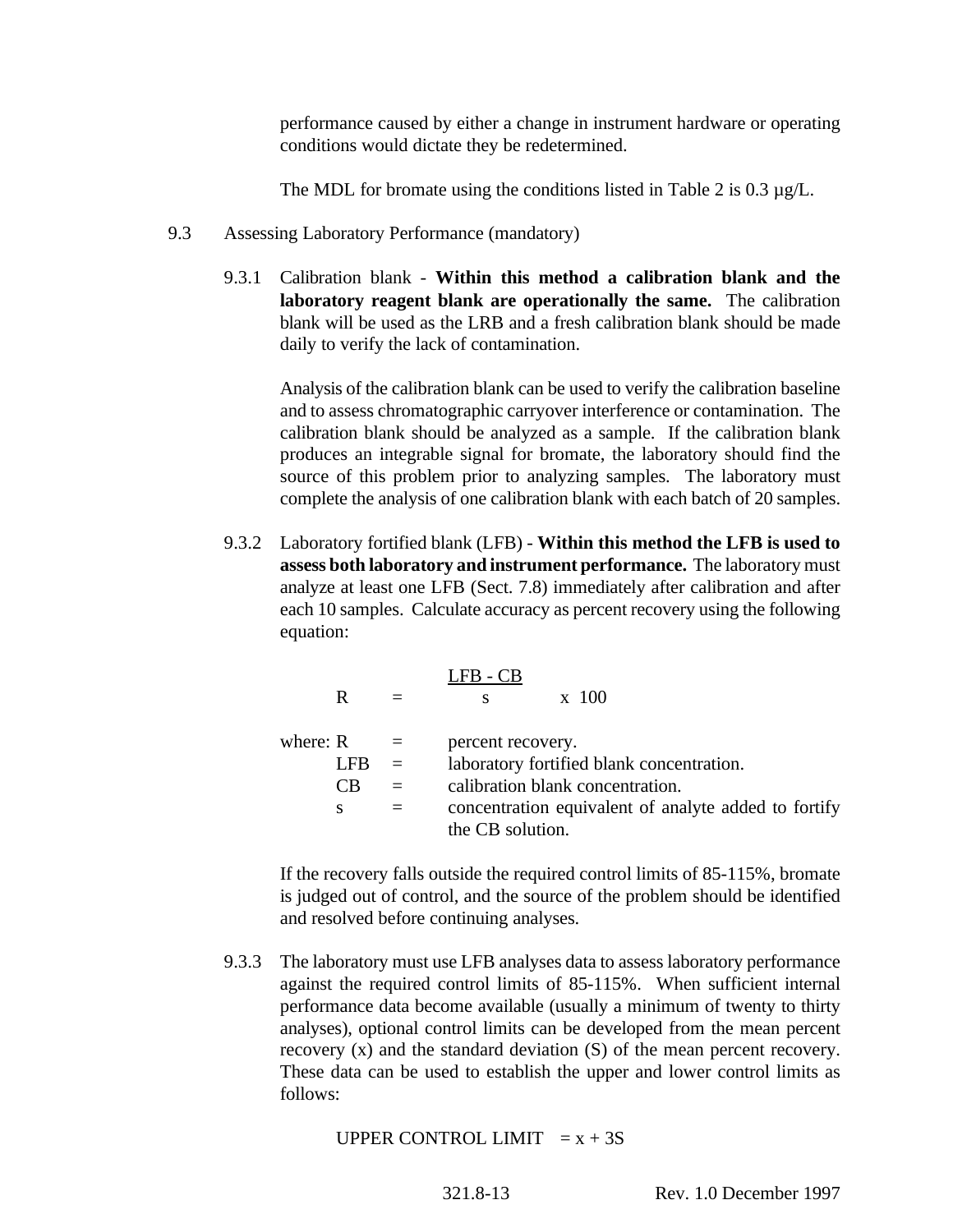#### LOWER CONTROL LIMIT  $= x - 3S$

The optional control limits must be equal to or better than the required control limits of 85-115%. After each five to ten new recovery measurements, new control limits can be calculated using only the most recent twenty to thirty data points. Also, the standard deviation (S) data should be used to establish an on-going precision statement for the level of concentrations included in the LFB. These data must be kept on file and be available for review.

Note: Using the experimental conditions in Table 2, the average recovery of the LFB was 99.8% with a three sigma control limit of 10.2%

- 9.3.4 Instrument performance For all determinations the laboratory must check instrument performance and verify that the instrument is properly calibrated on a continuing basis. This is accomplished via the recovery on the LFB (85- 115%,section 9.3.2) and monitoring the instrument drift standard injected with each sample.
- 9.3.5 Instrument Drift Standard The analyst is expected to monitor the response from the instrument drift standard (in each sample) throughout the sample set being analyzed. The absolute response of any one drift standard must not deviate more than 70-130% of the original response associated with the calibration blank. If deviations greater than these are observed, the reason for the drift should be investigated. Possible causes of drift may be a partially blocked sampling cone or a change in the tuning condition of the instrument.
- 9.4 Assessing Analyte Recovery and Data Quality
	- 9.4.1 The chemical nature of the sample matrix can affect analyte recovery and the quality of the data. Taking separate aliquots from the sample for replicate and fortified analyses can in some cases assess the effect. Unless otherwise specified by the data user, laboratory or program, the following laboratory fortified matrix (LFM) procedure is required.
	- 9.4.2 The laboratory must add a known amount of analyte to a minimum of 10% of the routine samples. In each case the LFM aliquot must be a duplicate of the aliquot used for sample analysis. The added bromate concentration must be the same as that used in the laboratory fortified blank. Over time all routine sample sources should be fortified.
	- 9.4.3 Calculate the percent recovery for bromate, corrected for background concentrations measured in the unfortified sample, and compare these values to the designated LFM recovery range of 70-130%. Percent recovery may be calculated using the following equation:

# $C_s$  -  $C$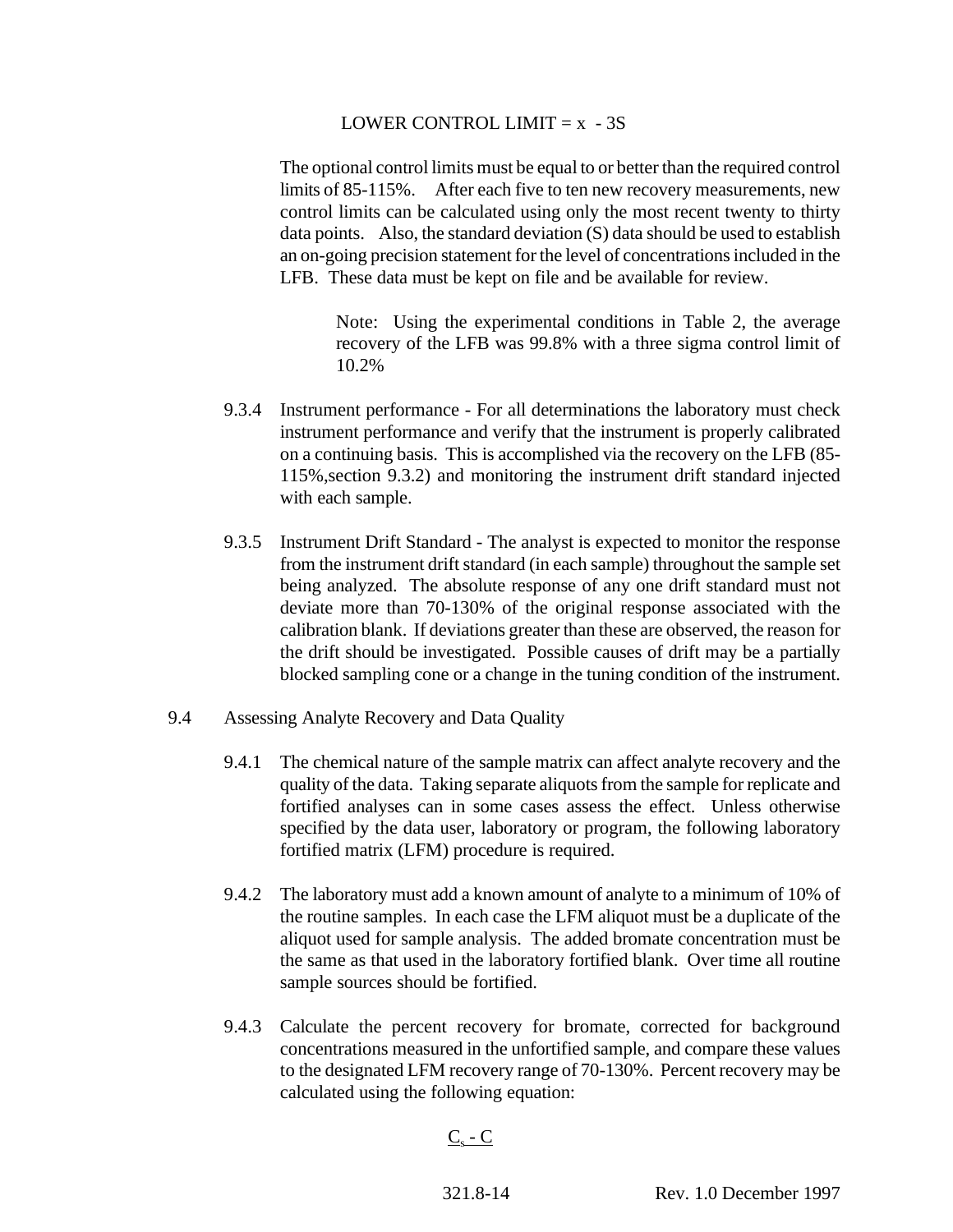$R = s \times 100$ where:  $R =$  percent recovery.  $C_s$  = fortified sample concentration.<br>  $C$  = sample background concentration.  $=$  sample background concentration.  $S =$  concentration equivalent of bromate added to fortify the sample.

> Note: The precision and recovery in six drinking water matrices are reported in Table 3.

9.4.4 If recovery falls outside the designated range and laboratory performance is shown to be in control, the recovery problem encountered with the fortified sample is judged to be matrix related, not system related. The data user should be informed that the result for the unfortified sample is suspect due to an uncorrected matrix effect.

### **10.0 CALIBRATION AND STANDARDIZATION**

- 10.1 Operating conditions Because of the diversity of instrument hardware, no detailed instrument operating conditions are provided. The analyst is advised to follow the recommended operating conditions provided by the manufacturer. It is the responsibility of the analyst to verify that the instrument configuration and operating conditions satisfy the analytical requirements of this method and to maintain quality control data verifying instrument performance and analytical results. Instrument operating conditions which were used to generate precision and recovery data for this method are included in Table 2.
- 10.2 Precalibration routine The following precalibration routine must be completed prior to calibrating the instrument.
	- 10.2.1 Initiate proper operating configuration of instrument and data system. Allow a period of not less than 30 min for the instrument to warm up. Conduct mass calibration and resolution checks using the tuning solution. The tuning solution should be analyzed by scanning over masses 76-83 using 20 points per amu (skipping mass 80). For good performance, adjust spectrometer resolution to produce a peak width of approximately 0.75 amu at 5% peak height. Adjust mass calibration if it has shifted by more than 0.1 amu from unit mass. The abundance sensitivity must be checked by analyzing the calibration blank (See Figure 1).
- 10.3 Instrument drift An instrument drift solution must be injected into the column effluent at the same time a sample is injected onto the column to verify instrument drift throughout the analysis of a set of samples. This solution does not traverse the column. The correction factor is calculated by ratioing the drift standard response in the calibration solution to the drift standard response in the current sample. This correction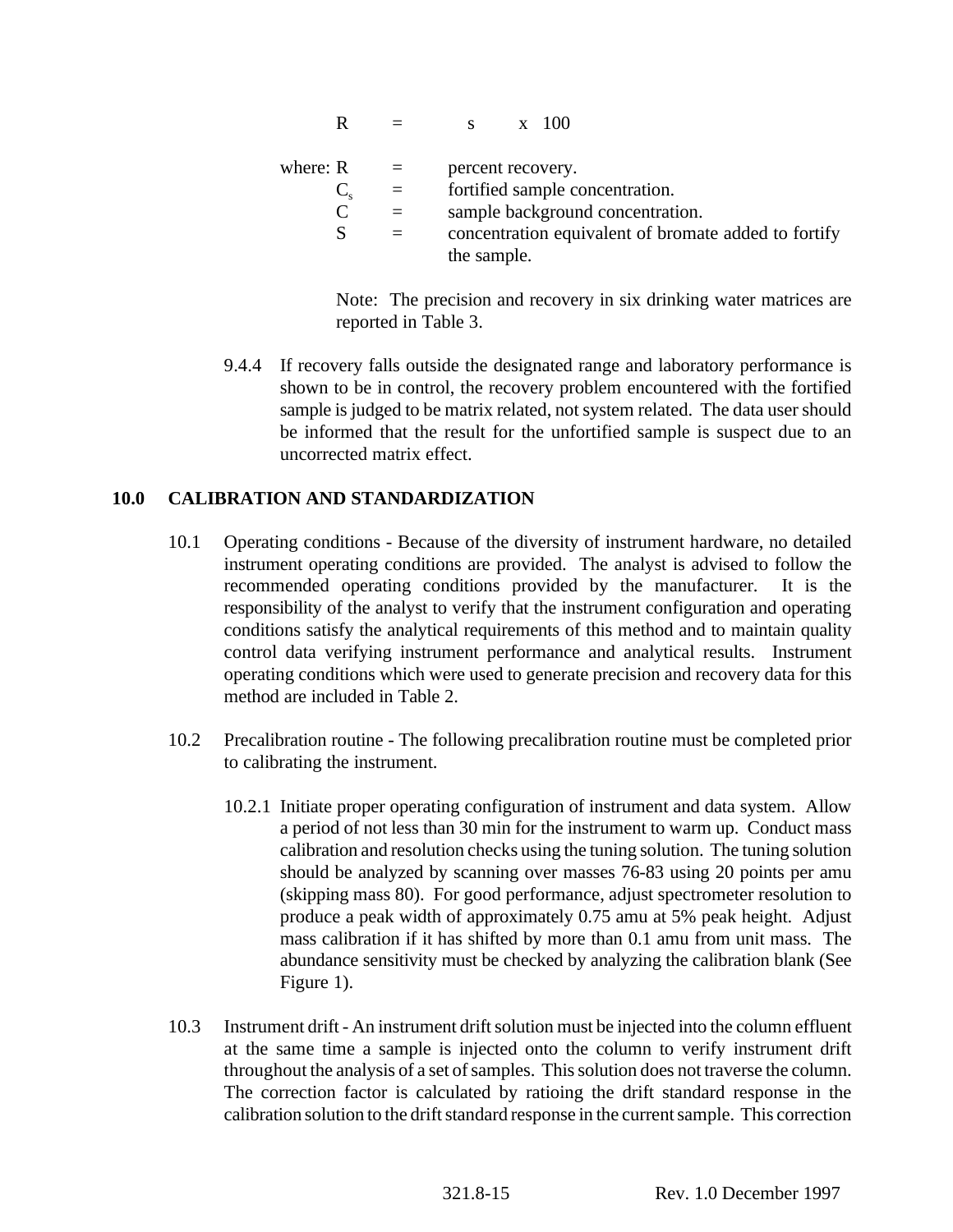factor is then multiplied by the sample concentration. This is similar to an internal standard correction used in EPA Method 200.8[9].

Note: The stability of the baseline on mass 81 is strongly influenced by the IC pump being turned on and off. Therefore it is recommended that this pump remain on throughout an analysis set.

- 10.4 Calibration Prior, to initial calibration, set up proper instrument software routines for the collection of time resolved data. (See Table 2 for the experimental parameters used to collect the data within the method.) The instrument must be calibrate d using the calibration blank and a calibration standard prepared at one or more concentration levels. If single point calibration is used, the standard concentration should be near the determined upper linear range.
- 10.5 The rinse blank should be used to flush the IC injection loop and by-pass loops. This procedure is recommended between injections.

# **11.0 PROCEDURE**

- 11.1 Aqueous Sample Preparation The sample must be adjusted to pH 10 prior to analysis. The sample must be room temperature and pretreated with an on-guard RP cartridge prior to analysis. The RP cartridges were used according to the manufacturer's recommendations. Trisubstituted haloacetic acids (removed by the RP cartridge) can cause a slowly rising baseline because these trisubstituted haloacetic acids are strongly retained on the column.
- 11.2 The sample is injected onto the column at the same time the instrument drift standard is injected into the post column mobile phase. For sample and drift standard sample loop volumes see Table 2.
- 11.3 Samples having concentrations higher than the established linear dynamic range should be diluted into range and reanalyzed.

#### **12.0 DATA ANALYSIS AND CALCULATIONS**

- 12.1 Sample data should be reported in units of  $\mu$ g/L for aqueous samples. Do not report bromate concentrations below the determined MDL. Drift standard correction should be applied to all sample concentrations.
- 12.2 For data values less than ten, two significant figures should be used for reporting element concentrations. For data values greater than or equal to ten, three significant figures should be used.
- 12.3 If additional dilutions were made to any samples, the appropriate dilution factor should be applied.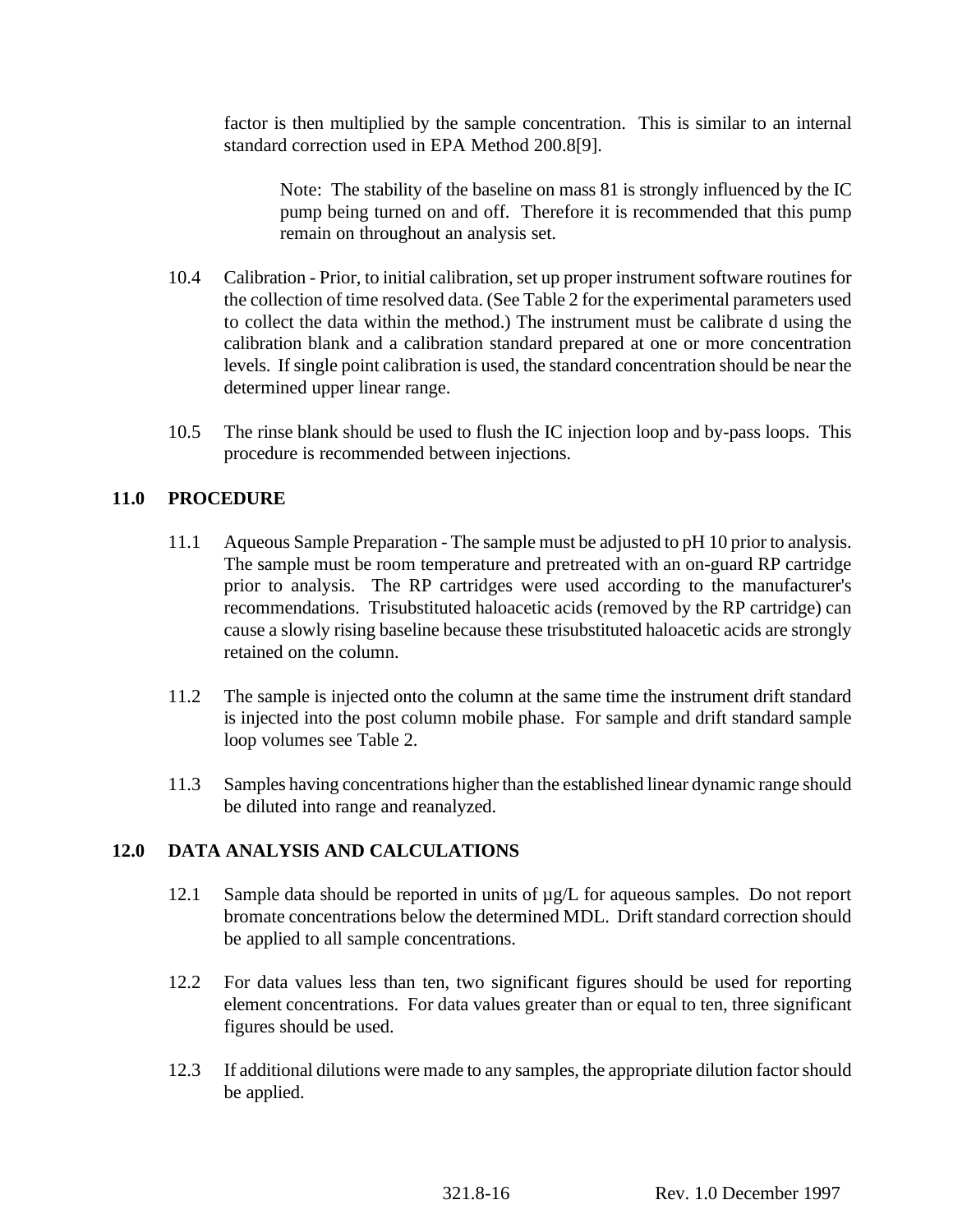- 12.4 The primary quantitative isotope should be 79 because it has the most stable background and is less prone to the known interferences. Mass 81 should be monitored to verify that the bromide isotope ratio within the retention window is near unity. A ratio of the two isotopes can provide useful information for the analyst in detecting a possible spectral interference.
- 12.5 The QC data obtained during the analyses provide an indication of the quality of the sample data and should be provided with the sample results.

### **13.0 METHOD PERFORMANCE**

- 13.1 Instrument operating conditions used for single laboratory testing of the method are summarized in Table 2.
- 13.2 Data obtained from single laboratory testing of the method are summarized in Table 3 for six drinking water samples. The average concentrations reported in the second column are the native bromate concentrations. The percent relative standard deviations associated with the native concentrations are reported in the second column. The samples were then fortified with 25  $\mu$ pg/L bromate. The average recovery and precision of this recovery is reported in the 4th and 5th columns respectively.

# **14.0 POLLUTION PREVENTION**

- 14.1 Pollution prevention encompasses any technique that reduces or eliminates the quantity or toxicity of waste at the point of generation. Numerous opportunities for pollution prevention exist in laboratory operation. The EPA has established a preferred hierarchy of environmental management techniques that places pollution prevention as the management option of first choice. Whenever feasible, laboratory personnel should use pollution prevention techniques to address their waste generation. When wastes cannot be feasibly reduced at the source, the Agency recommends recycling as the next best option.
- 14.2 For information about pollution prevention that may be applicable to laboratories and research institutions, consult *"Less is Better: Laboratory Chemical Management for Waste Reduction,"* available from the American Chemical Society's Department of Government Relations and Science Policy, 1155 16th Street, N.W., Washington, D.C. 20036, (202) 872-4477.

#### **15.0 WASTE MANAGEMENT**

15.1 The Environmental Protection Agency requires that laboratory waste management practices be conducted consistent with all applicable rules and regulations. The Agency urges laboratories to protect the air, water, and land by minimizing and controlling all releases from hoods and bench operations, complying with the letter and spirit of any sewer discharge permits and regulations, and by complying with all solid and hazardous waste regulations, particularly the hazardous waste identification rules and land disposal restrictions. For further information on waste management consult "The *Waste*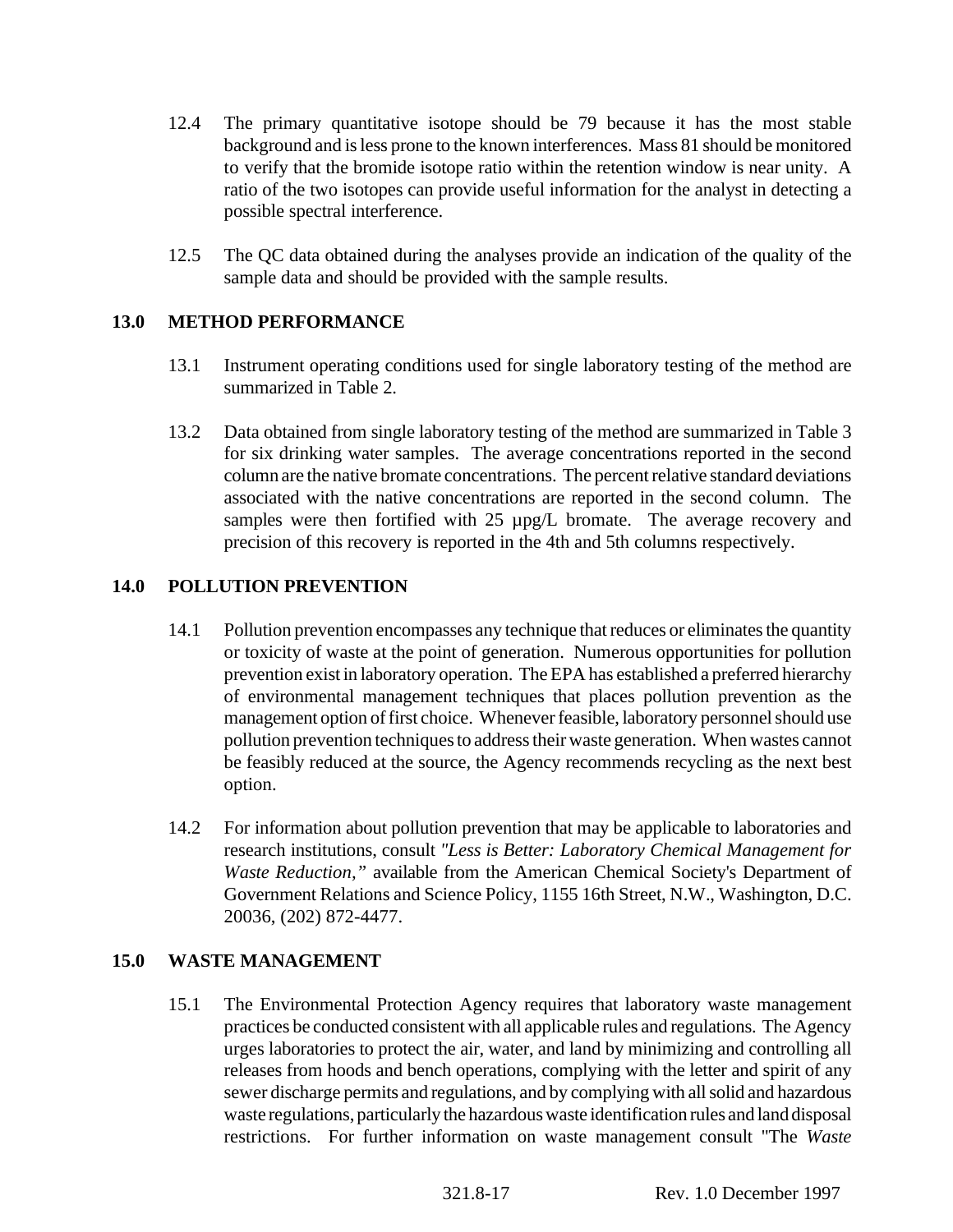*Management Manual for Laboratory Personnel,"* available from the American Chemical Society at the address listed in the Section 14.2.

#### **16.0 REFERENCES**

- 1. Gray A.L. and A. R. Date. Inductively Coupled Plasma Source Mass Spectrometry Using Continuum Flow Ion Extraction. Analyst 108, 1033-1050, 1983.
- 2. Houk R.S., V.A. Fassel, G.D. Flesch, H.J. Svec, A.L. Gray, C.E. Taylor. Inductively Coupled Argon Plasma as an Ion Source for Mass Spectrometric Determination of Trace Elements. *Anal. Chem.* 52, 2283-2289, 1980.
- 3. Houk R.S.. Mass Spectrometry of Inductively Coupled Plasmas. Anal. *Chem.* 58, 97A-105A, 1986.
- 4. Heitkemper D.T., L.A. Kaine, D.S. Jackson, K.A. Wolnik. Practical Applications of Element-Specific Detection by Inductively Coupled Plasma Atomic Emission Spectroscopy and Inductively Coupled Plasma Mass Spectrometry to Ion Chromatography of Food. *J. Chrom.* A. 671, 101-108, 1994.
- 5. Creed J.T., M.L. Magnuson, J.D. Pfaff, C.A. Brockhoff. Determination of Bromate in Drinking Waters by Ion Chromatography With Inductively Coupled Plasma Mass Spectrometric Detection. *J. Chrom.* A. 753, 261-67, 1996.
- 6. Creed J.T., M.L. Magnuson, C.A. Brockhoff. Determination Of Bromate in the Presence of Brominated Haloacetic Acids by Ion Chromatography With Inductively Coupled Plasma Mass Spectrometric Detection. ES&T 31, 2059-2063, 1997.
- 7. Diemer J., K.G. Heumann. Bromide / Bromate Speciation by NTI-IDMS and ICP-MS Coupled With Ion Exchange Chromatography. *Fres. J. Anal. Chem.* 357, 74-79, 1997.
- 8. Inductively Coupled Plasmas in Analytical Atomic Spectrometry, Second Edition, copyright 1992 VCH Publishers, edited by Akbar Montaser and D.W. Golightly, Chapter 12.
- 9. US EPA Method 200.8, Determination of Trace Elements in Waters and Wastes by Inductively Coupled Plasma - Mass Spectrometry, Revision 5.4, 1994. Available from the National Technical Information Service (NTIS) as PB-941 8 4 94 2.
- 10. Carcinogens Working With Carcinogens, Department of Health, Education, and Welfare, Public Health Service, Center for Disease Control, National Institute for Occupational Safety and Health, Publication No. 77-206, Aug. 19-7'7. Available from the National Technical Information Service (NTIS) as PB-277256.
- 11. Safety in Academic Chemistry Laboratories, American Chemical Society Publication, Committee on Chemical Safety, 3rd Edition, 1979.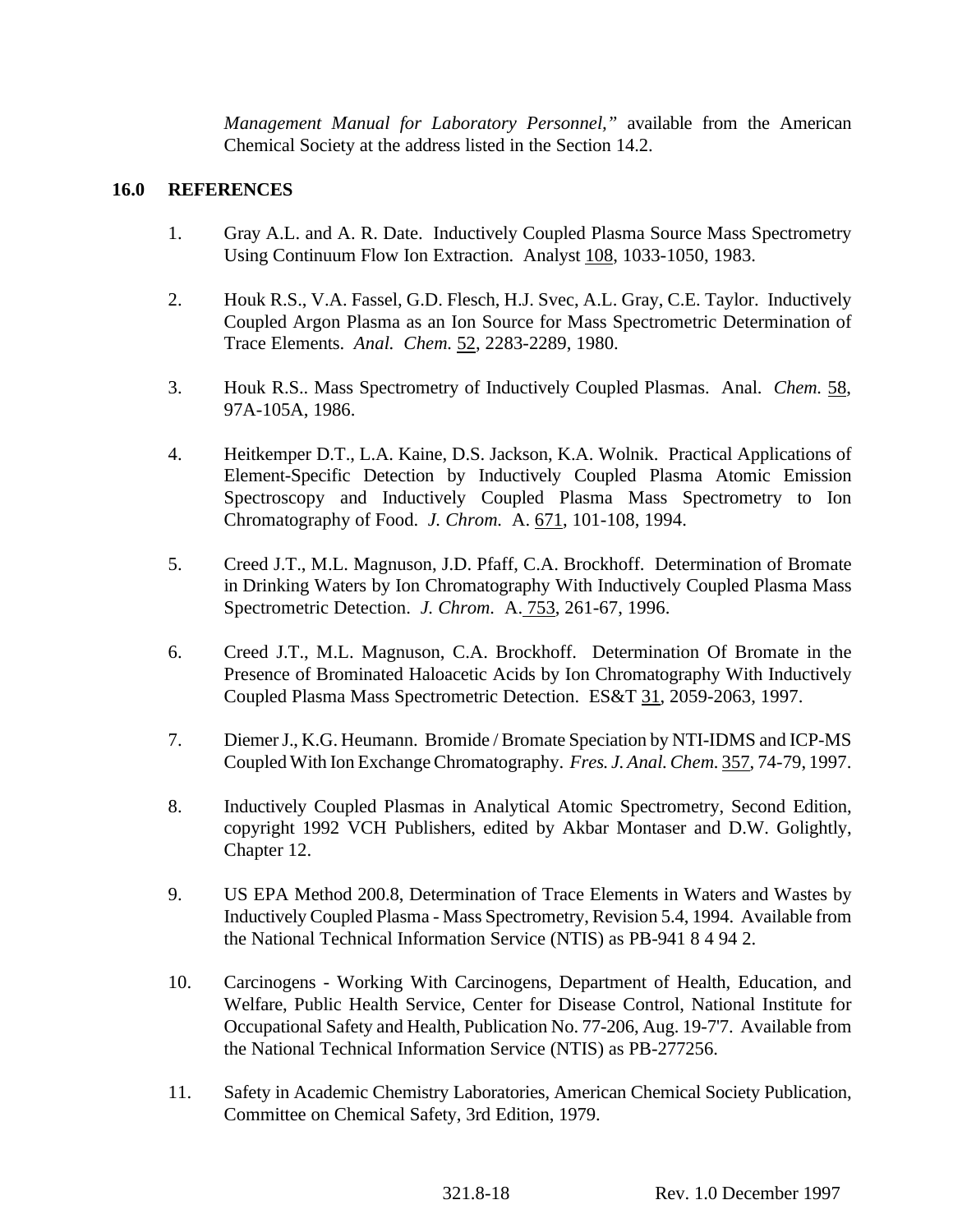- 12. American Society for Testing and Materials. Standard Specification for Reagent Water, D1193-77. Annual Book of ASTM Standards, Vol. 11.01. Philadelphia, PA, 1991.
- 13. Code of Federal Regulations 40, Ch. 1, Pt. 136 Appendix B.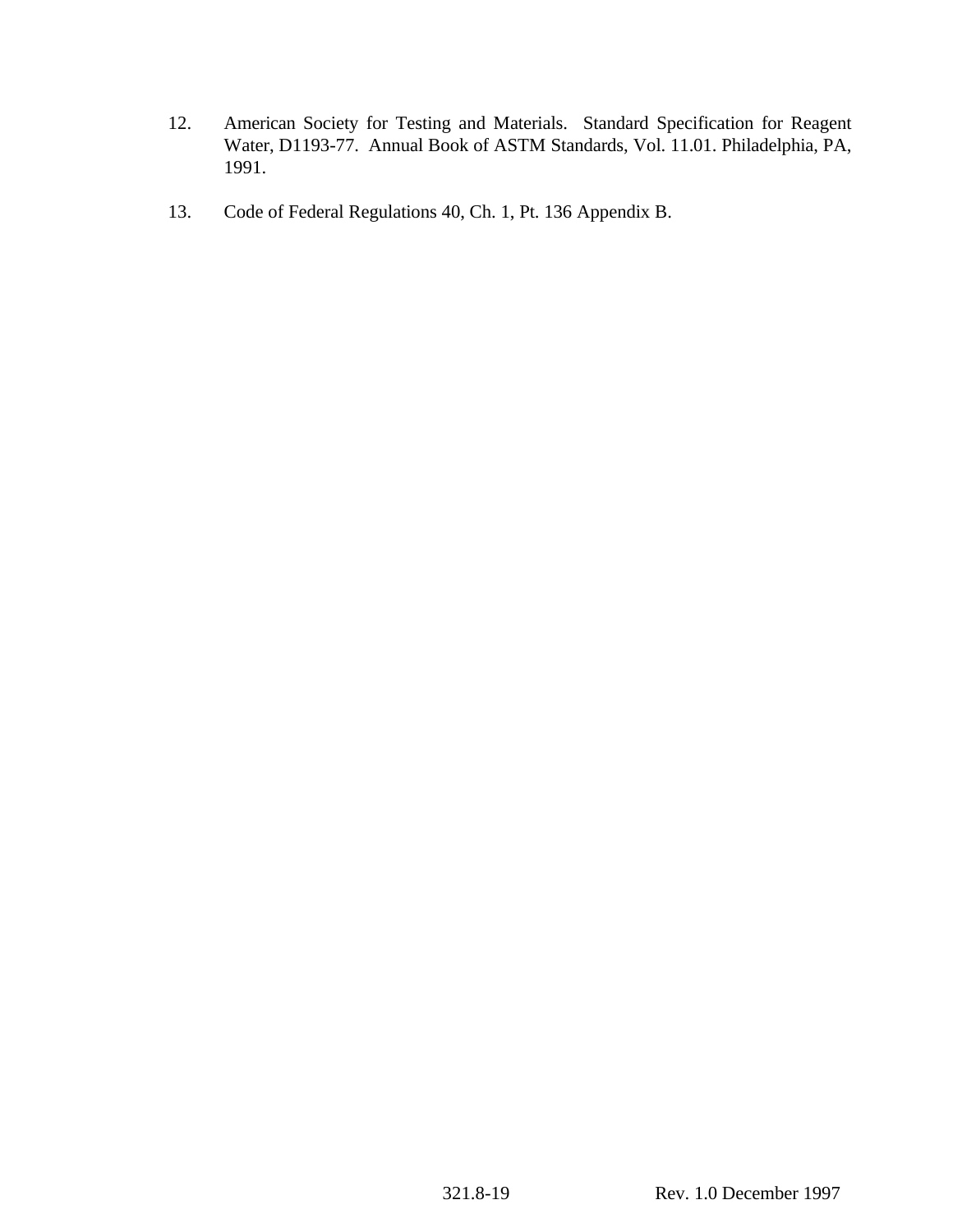# **TABLE 1. SPECTRAL AND CHROMATOGRAPHIC INTERFERENCES**

| <b>Interferent</b><br><b>Source</b> | <b>MASS</b><br>79   | <b>MASS</b><br>81 |
|-------------------------------------|---------------------|-------------------|
| Plasma                              | $^{40}Ar^{36}ArH^+$ | $40Ar^{40}ArH^+$  |
| Sulfate*                            |                     | $SO_3H^+$         |
| Phosphate**                         | $PO_3^+$            | $PO_3H_2^+$       |
| Potassium                           | $^{40}Ar^{39}K^+$   |                   |

### **Spectral Interferences**

\* Determined in 300  $\mu$ g/mL sulfate.<br>\*\* Determined in 100  $\mu$ g/mL phosph

Determined in  $100 \mu g/mL$  phosphate.

# **Potential Chromatographic or Coelution Interferences**

# **Retention Time\***

| 230 |
|-----|
| 170 |
| 460 |
| 400 |
| 570 |
| 180 |
| 400 |
|     |

\*Based on experimental conditions listed in Table 2. Reported in seconds to the leading edge of the peak using the drift standard as  $t = 0$ .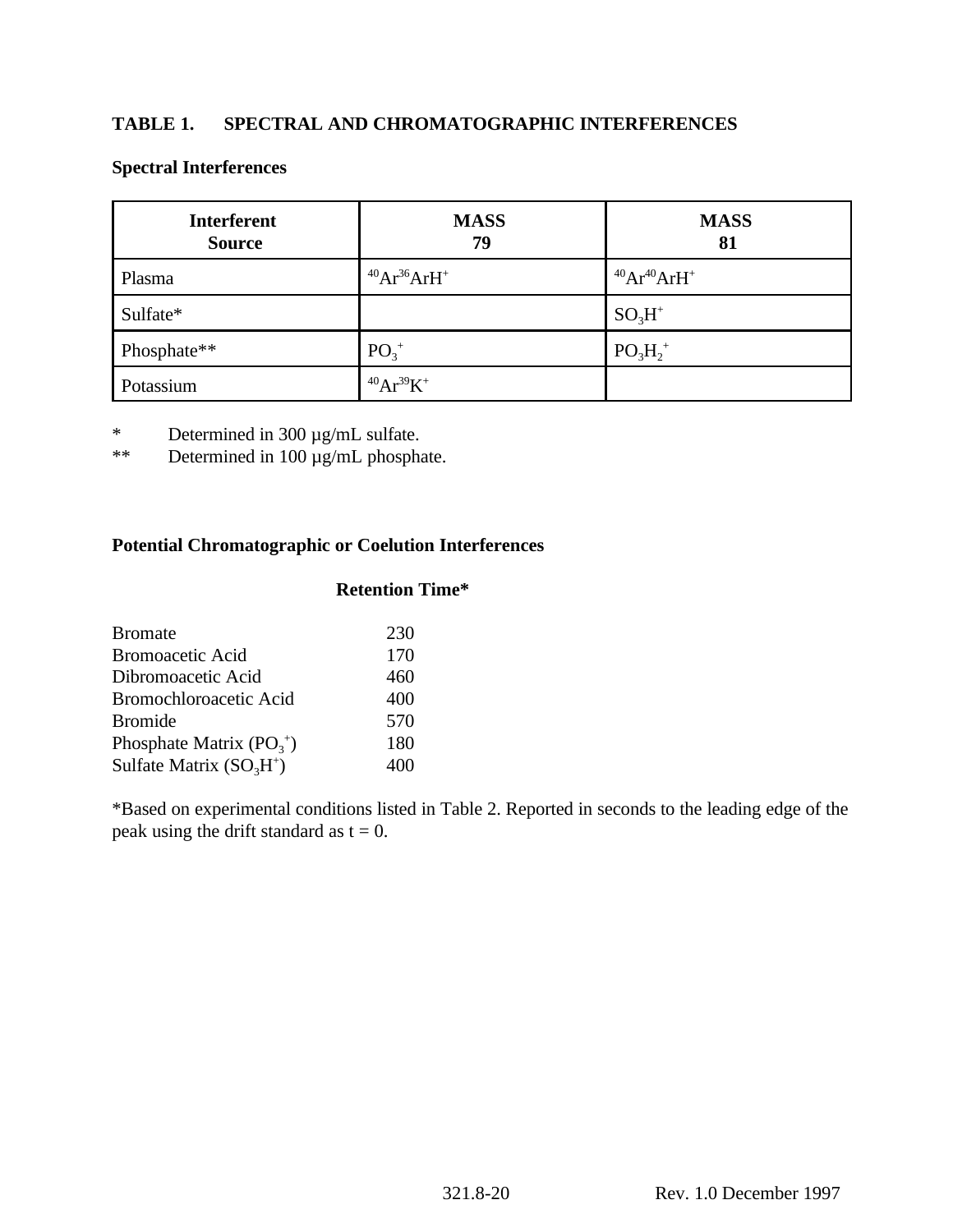# **TABLE 2. EXPERIMENTAL CONDITIONS FOR THE DETECTION OF BROMATE VIA ICP-MS**

### **ICP-MS Experimental Condition and Detection Limit**

| Instrument                                    | <b>Upgraded VG Elemental P01</b> |
|-----------------------------------------------|----------------------------------|
| Power                                         | 1.4 KW                           |
| Cool Gas                                      | $12.0$ L/min                     |
| Aux Gas                                       | $1.2$ L/min                      |
| <b>Nebulizer Gas</b>                          | 0.957 L/min (Concentric)         |
| m/z Monitored                                 | 79 and 81                        |
| Analysis Mode                                 | Time Resolved or Chromatographic |
| <b>Time Slice</b>                             | 0.4 seconds                      |
| Spray Chamber                                 | $5^{\circ}$ C                    |
| Sensitivity (100 $\mu$ g/L BrO <sub>3</sub> ) | 35,000 cps $m/z$ 79              |
| Background<br>$(5mM HNO3 + 25mM NH4NO3)$      | 100 cps m/z=79; 2500 cps m/z=81  |
| <b>Detection Limit</b>                        | $0.3 \mu g/L$                    |

# **Chromatographic Experimental Conditions**

| Chromatograph                 | Dionex Gradient GPM-2                  |
|-------------------------------|----------------------------------------|
| Column                        | PA100 Guard and Analytical             |
| Flowrate                      | $1 \text{ mL/min}$ .                   |
| <b>Pretreatment Cartridge</b> | <b>On-Guard RP</b>                     |
| <b>Mobile Phase</b>           | 5mM $HNO3 + 25mM NH4NO3$ (isocratic)   |
| Sample Loop                   | $580 \mu L$ (based on i.d. and length) |
| Drift Standard Loop           | $170 \mu L$                            |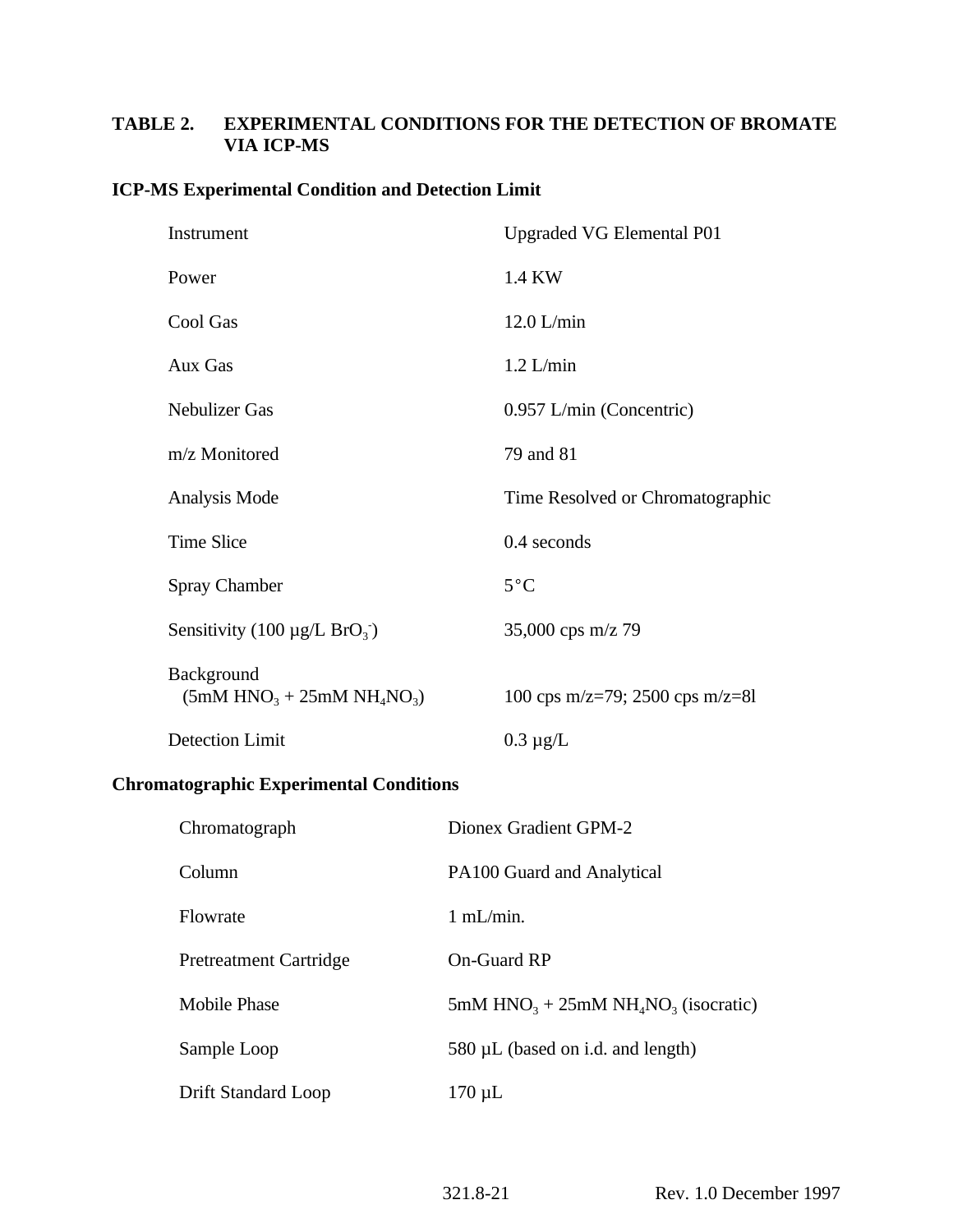



Rev. 1.0 December 1997  $321.8 - 28$ 

321.8-22 Rev. 1.0 December 1997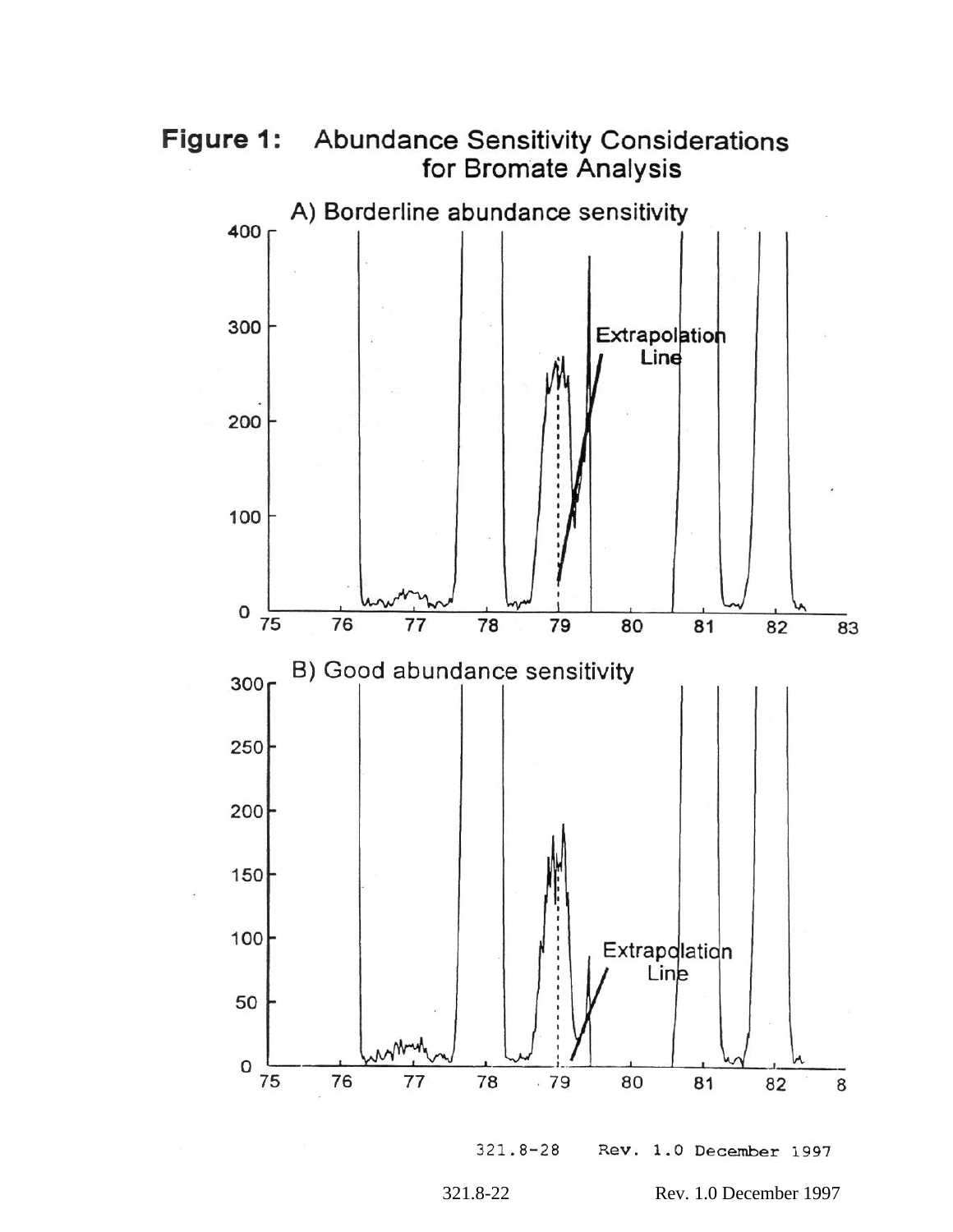

# Figure 2: Sample Chromatogram Indicating Elution Order